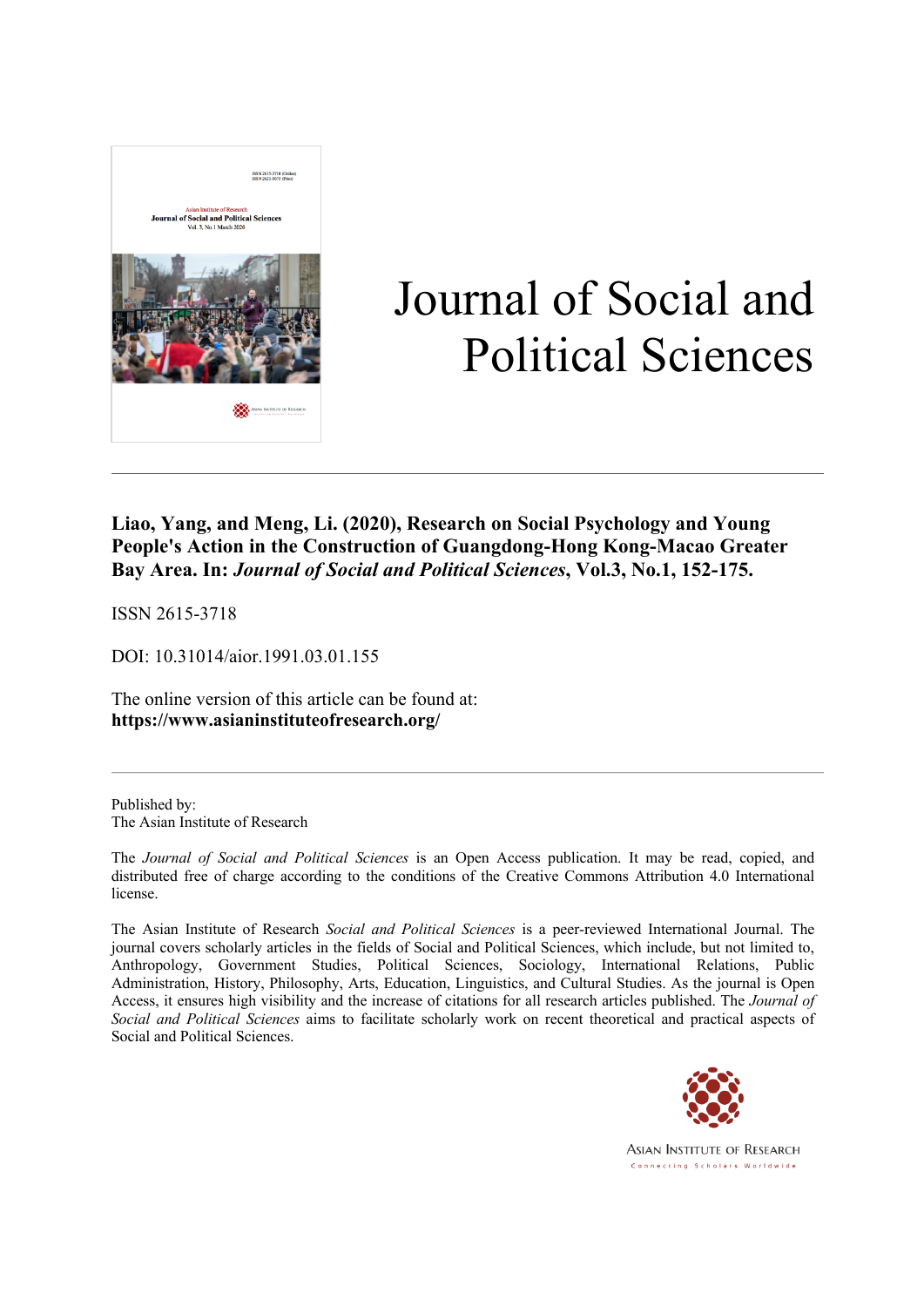

# Research on Social Psychology and Young People's Action in the Construction of Guangdong-Hong Kong-Macao Greater Bay Area\*

Yang Liao<sup>1</sup>, Li Meng<sup>2</sup>

1 School of Public Management, South China Agricultural University Guangzhou 510642 China 2News Center of South China Agricultural University Guangzhou 510642 China

#### **Abstract**

Based on a review of relevant literature, this article analyzes how different administrative management entities "same frequency resonance" from the perspective of symbiosis, and makes a "market theory" of the Guangdong-Hong Kong-Macao Greater Bay Area proposed by Professor Zheng Yongnian of the National University of Singapore A simple response. At the same time, the article also discusses the possibility and method of "same frequency" in the innovation-driven development of the Guangdong-Hong Kong-Macao Greater Bay Area. It is believed that the "same frequency" in the innovation-driven development of the Guangdong-Hong Kong-Macao Greater Bay Area may come from the scientific and technological fields or intellectuals in areas such as technology, education and medicine where young people are concentrated. To this end, it is necessary to focus on investigating the attitudes, opinions, and action practices of young people in Guangdong, Hong Kong, and Macao, especially those in colleges and universities, and responding to the demands of young people, in order to better help the effective realization of national strategic goals. When discussing the issue of the Guangdong-Hong Kong-Macao Greater Bay Area, "one country, two systems" is a topic that cannot be bypassed. The implementation of "one country, two systems" is a pioneering initiative to solve China's sovereignty. However, the governance of state sovereignty is different from the governance of SAR affairs. From the perspective of social ecology and governance, "one country" should be the governance of state sovereignty, and "two systems" should be the governance of the SAR society. The different social ecology of Hong Kong and Macau affects different social attitudes and action practices of young people.

**Keywords**: The Guangdong-Hong Kong-Macao Greater Bay Area, Social Psychology, Young People, Attitude and Action

#### **I. Introduction**

The construction of the Guangdong-Hong Kong-Macao Greater Bay Area is a major strategic decision to promote the in-depth integration and development of the Hong Kong and Macau Special Administrative Regions

<sup>\*</sup> The fifth article of a series of papers on social ecology and social change after Macao's sovereignty return to China.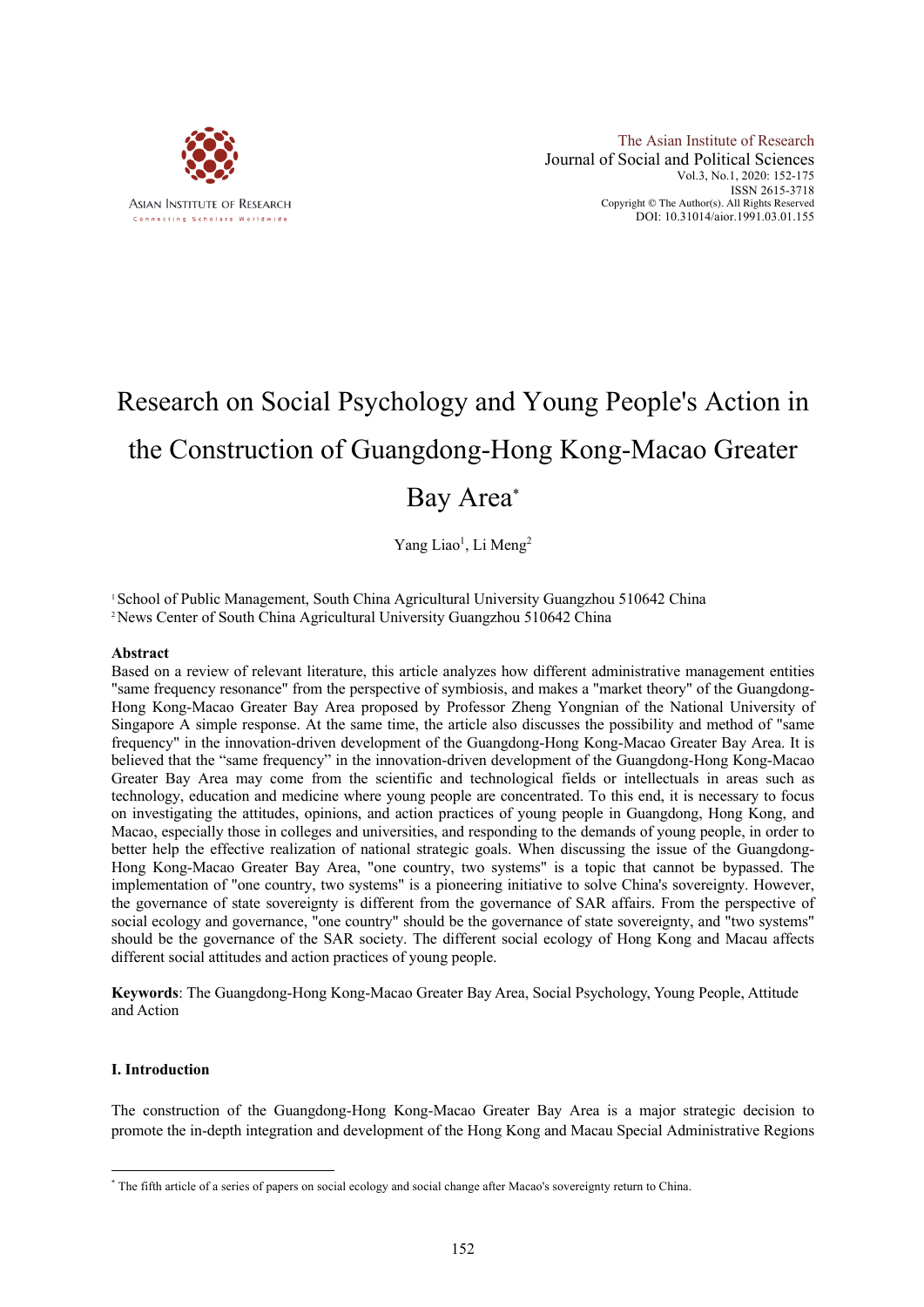and the Mainland of China. The study of the social mentality and young people's actions and practices in the construction of the Guangdong-Hong Kong-Macao Greater Bay Area not only helps Guangdong The concerted efforts of Hong Kong and Macao for development will also help deepen the theoretical study of "one country, two systems".

At the same time, important documents such as the Outline of the Guangdong-Hong Kong-Macao Greater Bay Area Construction Plan and the Central Committee of the Communist Party of China "Supporting Shenzhen to Build a Socialist Pioneering Demonstration Area with Chinese Characteristics" have been released one after another. The social attitudes of the people of Guangdong, Hong Kong and Macau to the construction of the Greater Bay Area deserve attention.

The social mentality and young people's action practices in the construction of the Guangdong-Hong Kong-Macao Greater Bay Area involve many aspects, and many issues are worthy of in-depth discussion and analysis. This article focuses on three levels of theory, operation, and practice.

#### **II. Brief review of related literature**

The Bay Area economy is an advanced form of regional economic development, which is essentially an open economy and an innovative economy. Mao Yanhua and Rong Jianxin(2018) believe that under the strategic background of the country's "two-way" opening, the "Belt and Road" construction and the transformation of the economic development mode, the planning and construction of the Guangdong-Hong Kong-Macao Greater Bay Area should focus on consolidating regional cooperation consensus and innovating regional cooperation. Starting from five aspects, including institutional mechanisms, fostering a benefit-sharing industrial value chain, co-building a high-quality living area in the Bay Area, and improving the coordination mechanism for the development planning of the Bay Area, a pattern of coordinated development in the Bay Area has been formed to accelerate the construction of the Guangdong-Hong Kong-Macao Greater Bay Area into a world-class Bay Area and World Class City Cluster.

Zheng Yongnian(2018) believes that the establishment of the Guangdong-Hong Kong-Macao Greater Bay Area indicates that "one country, two systems" has entered the era of the Greater Bay Area 3.0. The Greater Bay Area is to consider the next development of the Pearl River Delta together with the next development of Hong Kong and Macau. From this perspective, the Greater Bay Area is also known as the "internal EU". In China's future development, the Greater Bay Area is not only an economic project, but also not only the interconnection of transportation, but also the cooperation between enterprises and society, and ultimately achieves balanced urban development.

Liu Xiaobin and Zhong Jian(2018) used panel data from 44 cities in the Three Bay Areas of China in the late industrialization period (2004-2015) as a sample to conduct an empirical test on the financial capital output efficiency of the Three Bay Areas, and found that There is a large difference in the efficiency of financial capital output in the late industrialization period of the industrial zone. The financial capital efficiency of the Guangdong-Hong Kong-Macao Greater Bay Area is 1.73 times that of the Bohai Rim Greater Bay Area. Structure, the order of financial capital output efficiency is: low income group> middle income group> high income group. The higher the income group, the lower the financial capital output efficiency. maximum. Lin Changhua (2018) analyzed the collaborative development level and trend performance of the Guangdong-Hong Kong-Macao Greater Bay Area by constructing a distance collaborative combination model based on TOPSIS comprehensive evaluation method.

Ou Xiaojun(2018) believes that the three world-class Great Bay Areas of New York, San Francisco and Tokyo have formed their own unique cluster development models, that is, the New York Bay Area has formed a "multicenter + axis" university cluster development mode; the San Francisco Bay Area has formed Multi-center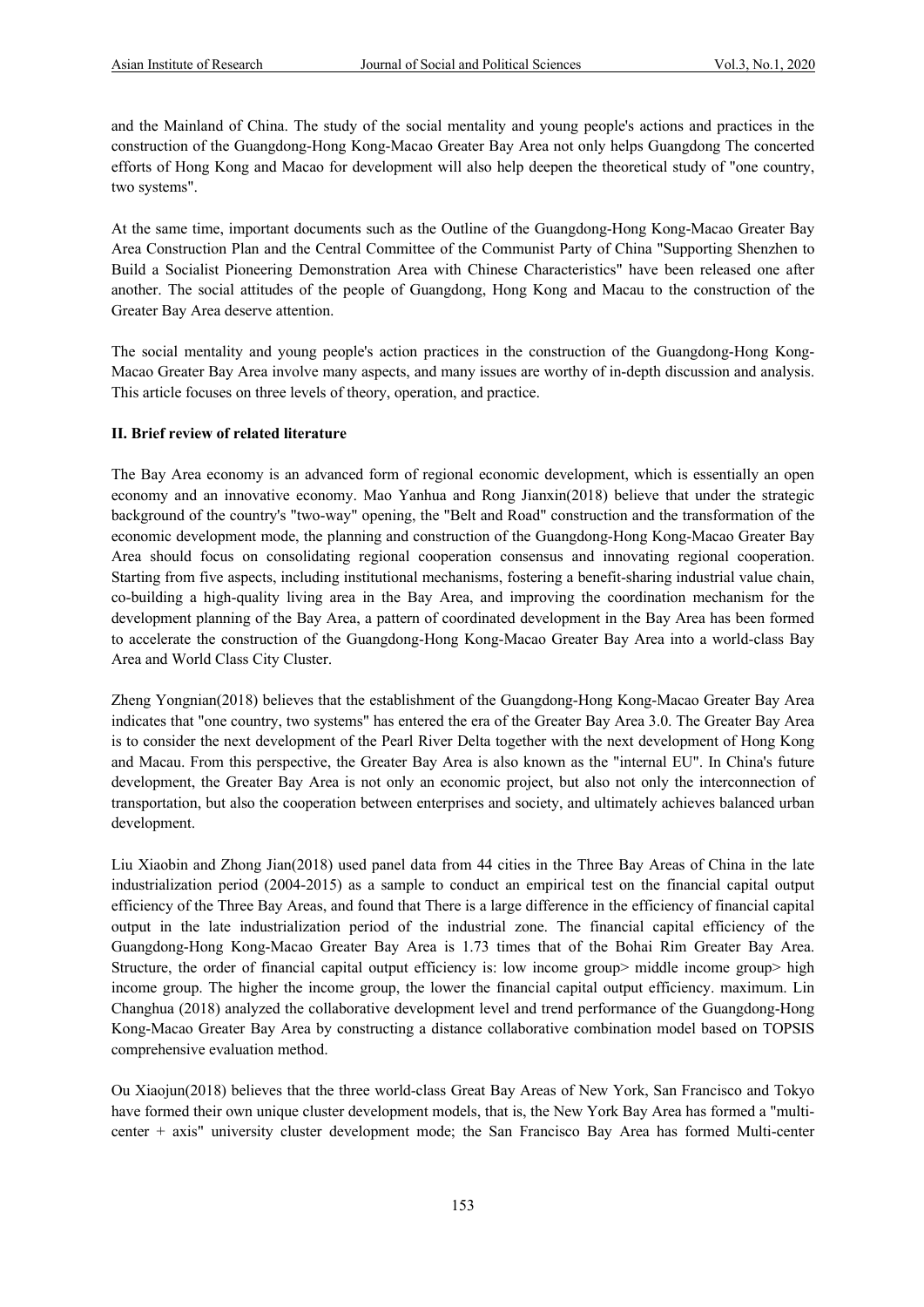complementary university cluster development model; Tokyo Bay Area has formed a "central + frontier" university cluster development model.

China is a unitary country. The central government has full power to govern Hong Kong, the Macao Special Administrative Region and nine cities in the Mainland. Wang Yu(2018) believes that "one country, two systems" is the hard core of the construction of the Guangdong-Hong Kong-Macao Greater Bay Area. "One country, two systems" is not only the institutional advantage of Guangdong-Hong Kong-Macao Greater Bay Area construction, but also constitutes serious legal conflicts and institutional obstacles in some aspects. The construction of the Guangdong-Hong Kong-Macao Greater Bay Area is a regional cooperation in domestic law, and comprehensive governance power is the legal basis for the construction of the rule of law in the Guangdong-Hong Kong-Macao Greater Bay Area. The path of the rule of comprehensive governance theory in the construction of the rule of law in the Greater Bay Area can be summarized as the path of interregional law and the path of district law. With the gradual advancement and in-depth development of the Guangdong-Hong Kong-Macao Greater Bay Area construction, it is necessary to build a set of interregional law and the theory system of regional law under the "one country, two systems".

Ecological sensitivity evaluation and analysis is an important method to study the potential problems of regional ecology, and plays an important role in regional ecological planning and management. Gan Lin et al.(2018) selected 7 sensitive factors from the aspects of natural ecology, urban expansion, and ecological services, and constructed a hierarchical index system of sensitive factors. Using the analytic hierarchy process (AHP), a single factor and comprehensive ecology were obtained under the GIS analysis platform Results of sensitivity evaluation analysis.

Ma Zhongxin and Shen Yong(2018) believe that China's current development of the Bay Area economy already has a certain institutional-cultural basis, but compared with the world-class Bay Area, there are still certain gaps in the quality of market economy systems and the maturity of immigrant culture. Market economy system supply affects the level of economic development in the Bay Area through the path of "transaction costs-excess profitsprime agglomeration", while immigration culture affects the level of economic development in the Bay Area through the path of "entrepreneurship and inclusiveness-innovative ability-technological progress" . The efficient system-cultural supply and the endowment advantages of the Bay Area economy itself form a superimposed effect, thus playing an engine role in the economic development of the Bay Area. China's implementation of the "Great Bay Area Economic Development Strategy" should focus on building urban clusters, accelerating the system and cultural supply of the Bay Area, promoting the symbiotic resonance between the Free Trade Area and the Bay Area, and forming a high-level economic form of "Free Trade Port + Bay Area" to cultivate a high degree The Bay Area immigration culture is open, deeply inclusive and has a higher degree of maturity. It enhances the "soft power" of the Bay Area, gathers global elites, and forms a new pattern of opening up and economic development led by the Bay Area economy.

Liu Zuojing and Chen Jie(2019) analyzed the development status and practical experience of the Guangdong-Hong Kong-Macao Talent Cooperative Demonstration Zone in the context of the coordinated development of the Guangdong-Hong Kong-Macao Greater Bay Area. Strategic direction of innovation and development in the cooperative demonstration area. As one of the world-class Greater Bay Areas, the Tokyo Greater Bay Area is not only an important engine of Japan's economic growth, but also a science and technology innovation center in Japan and an important area leading the development of global science and technology innovation. Yang Dongliang and Li Chunfeng(2019) hold that Japan's legal plan to support innovation and policies and measures aimed at talents, finance and taxation, intellectual property rights, industry-academia-government cooperation are important guarantees for the innovation and development of the Tokyo Bay Area, which is the Guangdong-Hong Kong-Macao Greater Bay Area Developing innovative policies provides useful lessons.

Inter-city links are the basis for developing regional cooperation. The closer the inter-city links in a region, the more favorable the development of inter-city cooperation. Zhong Yun and Mei Min(2019) used gravitational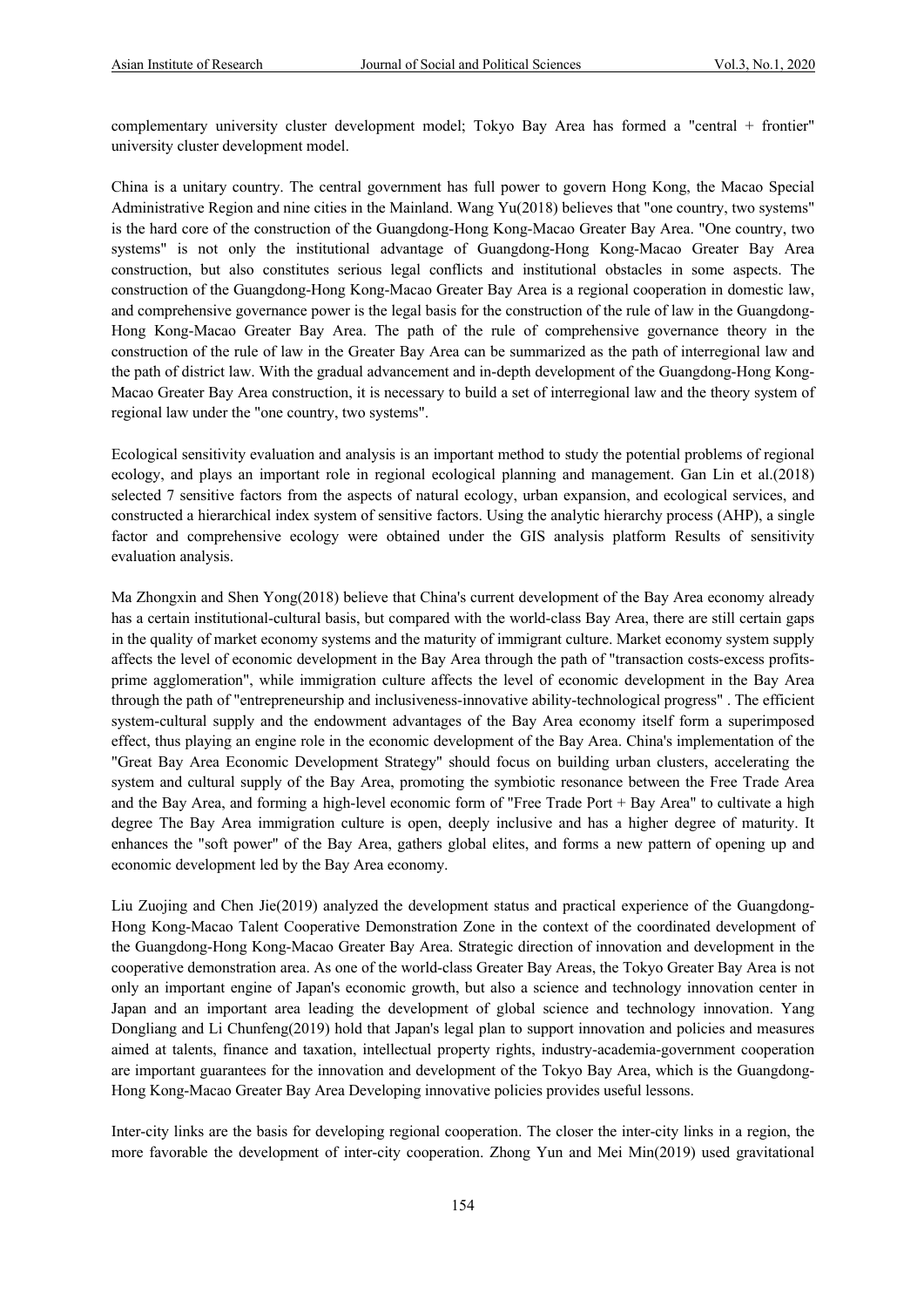models, social network analysis, impulse response analysis, and Baidu index analysis to analyze the inter-city connections of Macau in the Guangdong-Hong Kong-Macao Greater Bay Area. It is believed that Macau should strengthen its inter-city connections, enhance its functional status, and promote the integration of Macau into the Greater Bay Area for coordinated development; unite surrounding cities to develop tourism, enhance Macau's urban characteristics, and enhance its urban functions; play a platform role and enhance technology with the Greater Bay Area Innovative connections and more.

Chen Jie et al. (2019) analyzed the talent synergy development situation in the Guangdong-Hong Kong-Macao Greater Bay Area and found that there are non-coordination issues in talent development, talent introduction mechanism, talent flow, platform carrier, etc. in the Bay Area talent development, talent exchange and cooperation, international headhunting training, platform carrier construction, smooth talent flow, talent environment optimization and other six aspects of the talent coordination mechanism proposal.

Xie Baojian and Hu Jieyi(2019) analyzed the opportunities and challenges faced by the development of the Guangdong-Hong Kong-Macao Greater Bay Area and the youth development of Hong Kong and Macau, and proposed the main ideas for the development of Hong Kong-Macao youth in the Guangdong-Hong Kong-Macao Greater Bay Area, including strengthening youth development policy coordination And guidance to create an international and legal business environment; promote youth participation in regional collaborative innovation and improve Hong Kong and Macao talent policies; tap the development opportunities of Hong Kong and Macao youth directors; play the role of enterprises and industry groups to promote the organizational integration of Hong Kong and Macao youth The development of the Bay Area and encouraging young people from Hong Kong and Macao to play an active role in sharing the dividends of the development of the Guangdong-Hong Kong-Macao Greater Bay Area.

The return of popular hearts is the core of the return of Hong Kong and Macao. Subject to the original system setting, it is difficult for Hong Kong youth to share the fruits of national development. Peng Chunhua(2019)holds that the Guangdong-Hong Kong-Macao Greater Bay Area as a national strategy is to integrate the advantages of Hong Kong, Macao and the Mainland, take Hong Kong's youth integration as a guide, and promote system-oriented GSP for young people through system innovation, so that Hong Kong youth can fully participate in the country We will promote the return of people's hearts and realize the common development of Hong Kong, Macao and the country.

Youth is an important group of entrepreneurship. Youth entrepreneurship can stimulate the creative vitality of a country. Tan Kai (2019) believes that the introduction and implementation of the "Guangdong-Hong Kong-Macao Greater Bay Area Development Planning Outline" will provide a rare historical opportunity for youth entrepreneurship, which is of great significance to youth entrepreneurship, which is specifically reflected in four levels: The vast capital market provides a broad platform for youth entrepreneurship; the second is the strong development momentum of characteristic financial industries, the convergence of high-tech industries and cultural industries, and the provision of multiple entrepreneurial options for youth entrepreneurship; the third is the gradual improvement of the infrastructure and a positive entrepreneurial platform Construction, to provide assistance for youth entrepreneurship; Fourth, the government supports in various aspects and supports the introduction of entrepreneurship policies, which provides a guarantee for youth entrepreneurship.

Liang Liwen(2019) believes that based on the integration experience of the International Bay Area and the European Union, the focus is on deepening the development of the Greater Bay Area from the perspective of social integration. The Bay Area is not only an economy with a high concentration of factors, but also a synonym for high-quality living circles. Due to the lack of authority, regional integration difficulties, the "two systems" difference restricting public product supply and cooperation, administrative divisions restricting the free flow of factors in the region, and internal competition weakening the incentive for intergovernmental talent cooperation, the Guangdong-Hong Kong-Macao Greater Bay Area is not yet mature. The functions, structure and internal operation mechanism that urban agglomerations should have. It is necessary to innovate the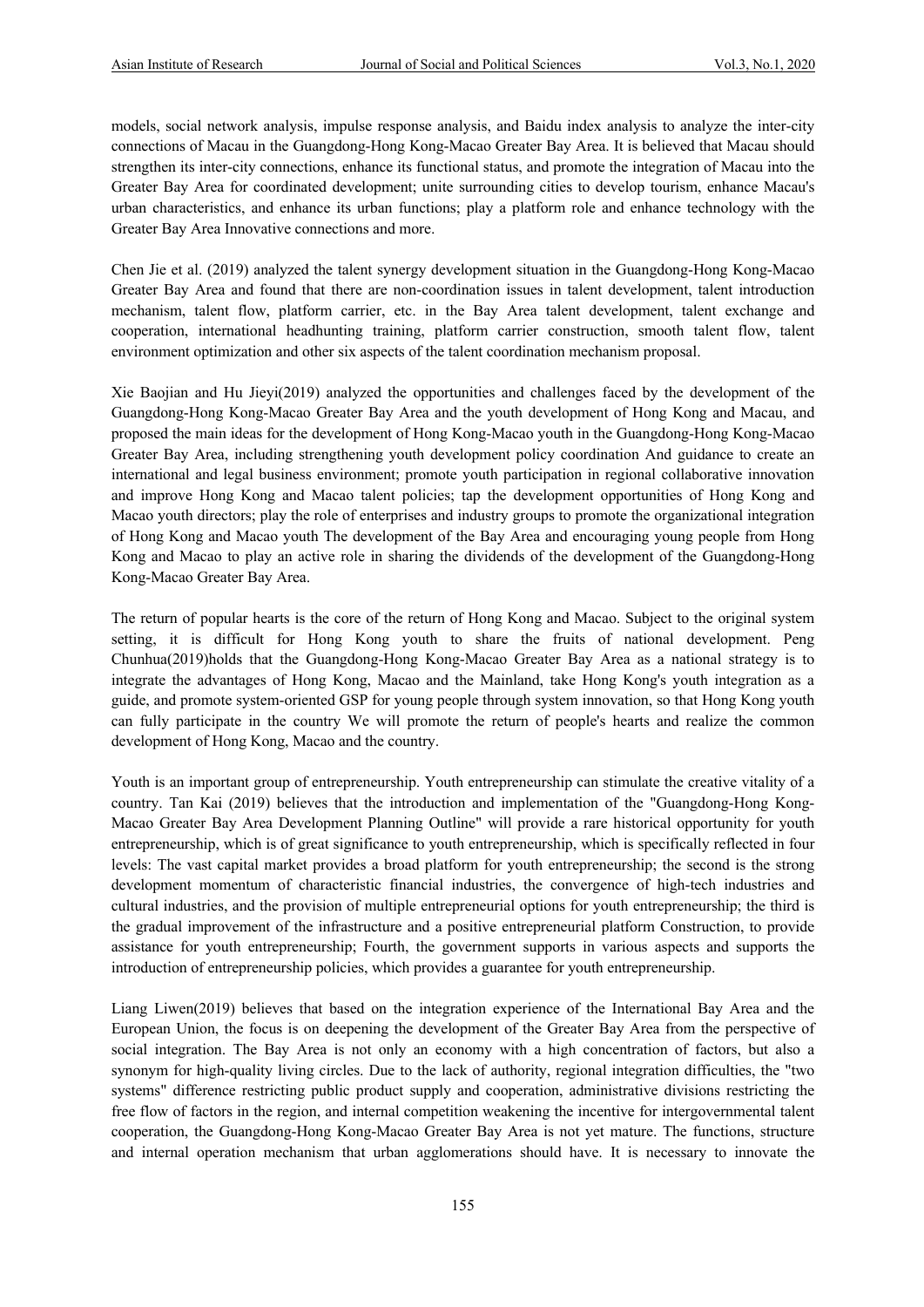cooperation and coordination mechanism of the Greater Bay Area, build an economic and social community in the Greater Bay Area, build a livable and livable high-quality living circle, expand the effect of regional talent gathering, and strive to build the Greater Bay Area into the world's best livable and livable life Circle, and then become the world's most attractive economic circle of talent and capital.

Lu Wenwen and Zou Pingxue(2019) believe that young people in Hong Kong have a high degree of recognition for the entrepreneurial atmosphere, government support and preferential measures in the cities in the Greater Bay Area, but most of them are still in the initial stage of entrepreneurship and face challenges in company operations and development. More difficult. In addition, it takes time and energy to become familiar with the entrepreneurial environment in the Mainland, which brings additional costs. Youth entrepreneurship requires long and patient cultivation in both places. The Greater Bay Area can solve the two major pain points of talents and the market for entrepreneurs and will continue to attract Hong Kong entrepreneurial talents in the future.

Zhu Feng and Chen Yonghua(2019) believe that youth development in the Guangdong-Hong Kong-Macao Greater Bay Area is complex and youth development policies have multiple policy objectives. Under the conditions of a new era in which the youth development policy system and working mechanism with Chinese characteristics are gradually being perfected, youth development will be placed on a more prominent strategic position in the construction of the Guangdong-Hong Kong-Macao Greater Bay Area and top-level design will be implemented to realize the youth development policy of the Greater Bay Area urban agglomeration. The holistic construction and precise design will become the inevitable way for the reform and innovation test zone and international demonstration zone of the Youth Development Policy in the Greater Bay Area.

Jianfa Shen & Xiaolong Luo(2013) analyzed the various external and internal economic, political and social factors that led to the emergence of a government-led regional integration strategy in Hong Kong. It has been found that reaching consensus among the government, political parties, other interest groups and Hong Kong residents contributes to regional integration.

By applying the theories of state rescaling and city-cluster formation, Hong Yu(2019) intends to conduct a case study of the GBA to examine the state-initiated plan for city-cluster formation in China, to analyse the Chinese central and local governments' efforts to put this plan into action and the hurdles they face in formatting this city-cluster. The formulation of the GBA development plan for integrated development reflects a dynamic process of upscaling and downscaling of various levels of state power.

In summary, the current discussions on the Guangdong-Hong Kong-Macao Greater Bay Area are mainly Chinese scholars, and foreign scholars pay less attention. Relevant research results are also mainly published in Chinese. Although academic journals outside China have also published some related papers, they are still published in English by Chinese scholars or in English by Chinese scholars outside China. The existing research results of the Guangdong-Hong Kong-Macao Greater Bay Area were mainly published during the period 2018- 2019. A small number of results were published from 2014-2016 and increased in 2017, but the sharp increase in 2018-2019 may still be there after 2020 increase.

The research results of the Guangdong-Hong Kong-Macao Greater Bay Area are currently focused on economic, scientific and technological, political, cultural and other related fields, and some of the results involve the study of youth-related issues. However, it seems that the research on the discussion of the Guangdong-Hong Kong-Macao Greater Bay Area issue from the perspective of social ecology and youth action practice has not been seen.

**III. How do different administrative management entities in the Greater Bay Area "resonate" from the perspective of symbiosis?**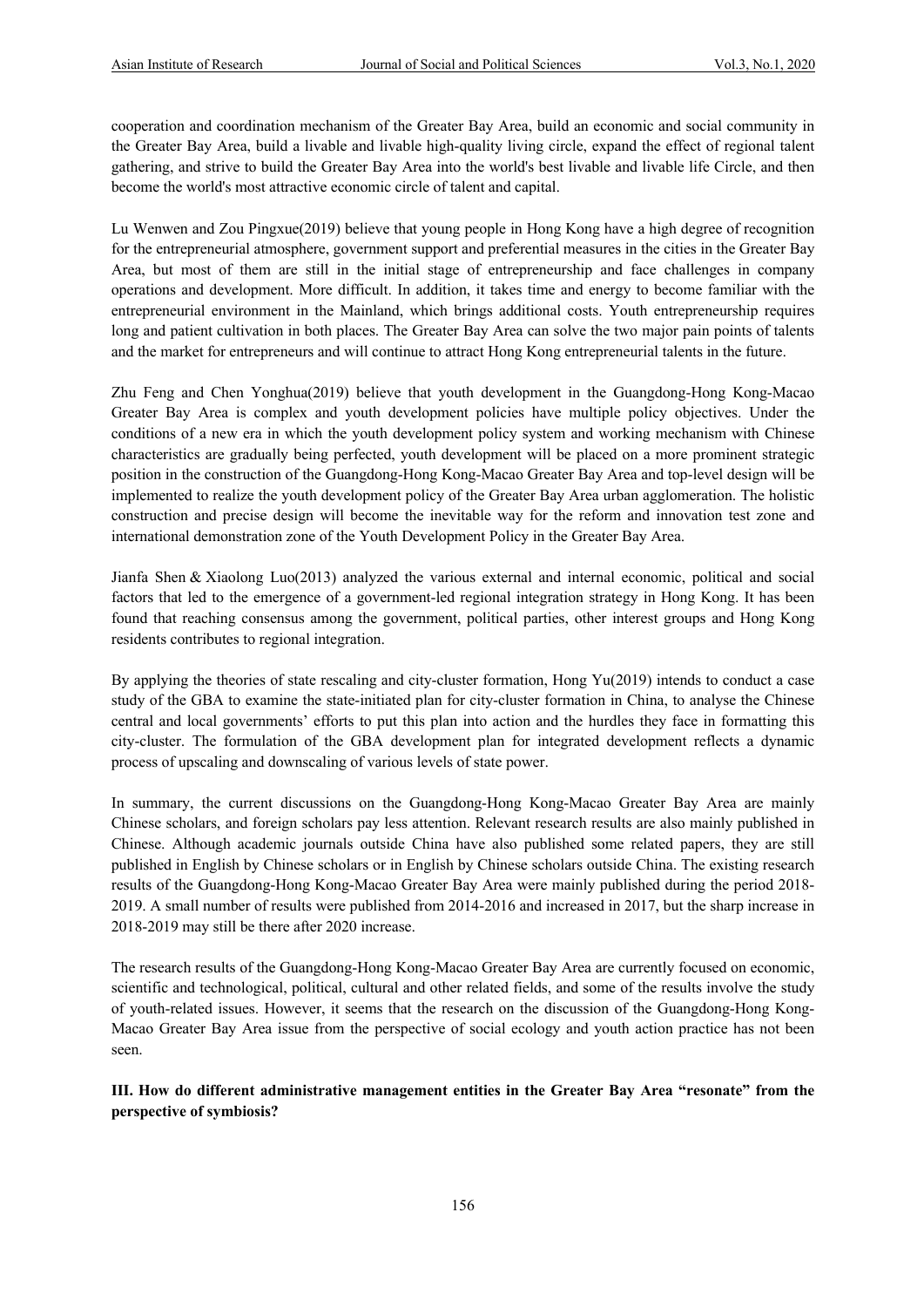In March 2017, Chinese Premier Li Keqiang first proposed in the "Government Work Report" the construction of the "Guangdong-Hong Kong-Macao Greater Bay Area" urban agglomeration, marking the formal rise of the Guangdong-Hong Kong-Macao Greater Bay Area development strategy as China's national regional development strategy.On July 1, 2017, under the witness of Chinese President Xi Jinping, the "Framework Agreement on Deepening Guangdong-Hong Kong-Macao Cooperation to Promote the Construction of the Greater Bay Area" was officially signed in Hong Kong.

The construction of the Guangdong-Hong Kong-Macao Greater Bay Area is a major national strategy planned, deployed and promoted by Xi Jinping. There are regional characteristics of "one country, two systems, three customs zones, three currencies, three legal systems, and four core cities." "How to achieve deep interconnectivity, including governance coordination, policy convergence, and talent mobility, under the complex conditions of the coexistence of one country, two systems, and three customs zones. Become an important factor affecting the future development of the Bay Area. "(Zhu Feng,2019)To this end, it is necessary to strengthen the foundation of "one country", make good use of the benefits of "two systems", and promote the protection of the rule of law in the three places; Mechanism, public participation cooperation mechanism, etc., to form a perfect regional government cooperation mechanism. (Huang Yalan,2019)

There are differences in the political, social, cultural, and economic systems of the Guangdong-Hong Kong-Macao Greater Bay Area. Not only are there significant differences between the nine cities in Guangdong Province and Hong Kong and Macau, but also the differences between Hong Kong and Macau. Relying solely on the "market" power of the Guangdong-Hong Kong-Macao Greater Bay Area is difficult to bridge the various institutional differences within the Bay Area, and the profitability of the capital market also affects the economic, political, social, cultural and other aspects of Bay Area institutional integration.

The Guangdong-Hong Kong-Macao Greater Bay Area is an organic combination of "two systems" regions into a "regional development community" within the framework of "one country". The key to building the Guangdong-Hong Kong-Macao Greater Bay Area is to correctly grasp the positioning of the Guangdong-Hong Kong-Macao Greater Bay Area in China's national development strategy. The Guangdong-Hong Kong-Macao Greater Bay Area internally should minimize the system operation cost caused by the "two systems" difference, and externally should use the system difference to provide multiple system interfaces.(Chen Xinxin,2019)

With the implementation of the Framework Agreement on Deepening Guangdong-Hong Kong-Macao Cooperation and Promoting the Construction of the Greater Bay Area, the construction of the collaborative governance mechanism of the Guangdong-Hong Kong-Macao Greater Bay Area will enter a new stage. It is necessary to strengthen regional overall planning and build a "quartet agreement + Greater Bay Area Development Cooperation Committee + Joint conference + special cooperation "to improve the legal framework of the Guangdong-Hong Kong-Macao Greater Bay Area in order to advance the construction of the Guangdong-Hong Kong-Macao Greater Bay Area into a world-class bay area.

Since the founding of the People's Republic of China, especially after the return of Hong Kong and Macau, the changes in the relationship between Guangdong, Hong Kong, and Macau and the evolution of collaborative affairs have been achieved. Cooperation in various fields such as property rights protection, border area cooperation, social security, emergency management, etc., and gradually established a policy-oriented regional collaborative governance mechanism guided by "administrative agreement  $+$  joint meeting  $+$  task force", and promoted the sustainable and healthy development of Guangdong-Hong Kong-Macao relations. The signing of the "Framework Agreement for the Construction of the Guangdong-Hong Kong-Macao Greater Bay Area" in July 2017 indicates that the collaborative governance of Guangdong-Hong Kong-Macao has risen to the level of China's regional governance. Based on the new mission given by the country to the Guangdong-Hong Kong-Macao Greater Bay Area and the particularity of the Guangdong-Hong Kong-Macao relationship, under the general policy of national political mobilization, to strengthen the overall planning of the Greater Bay Area and build a "administrative agreement + rule of law framework" concurrent governance mechanism Promoting the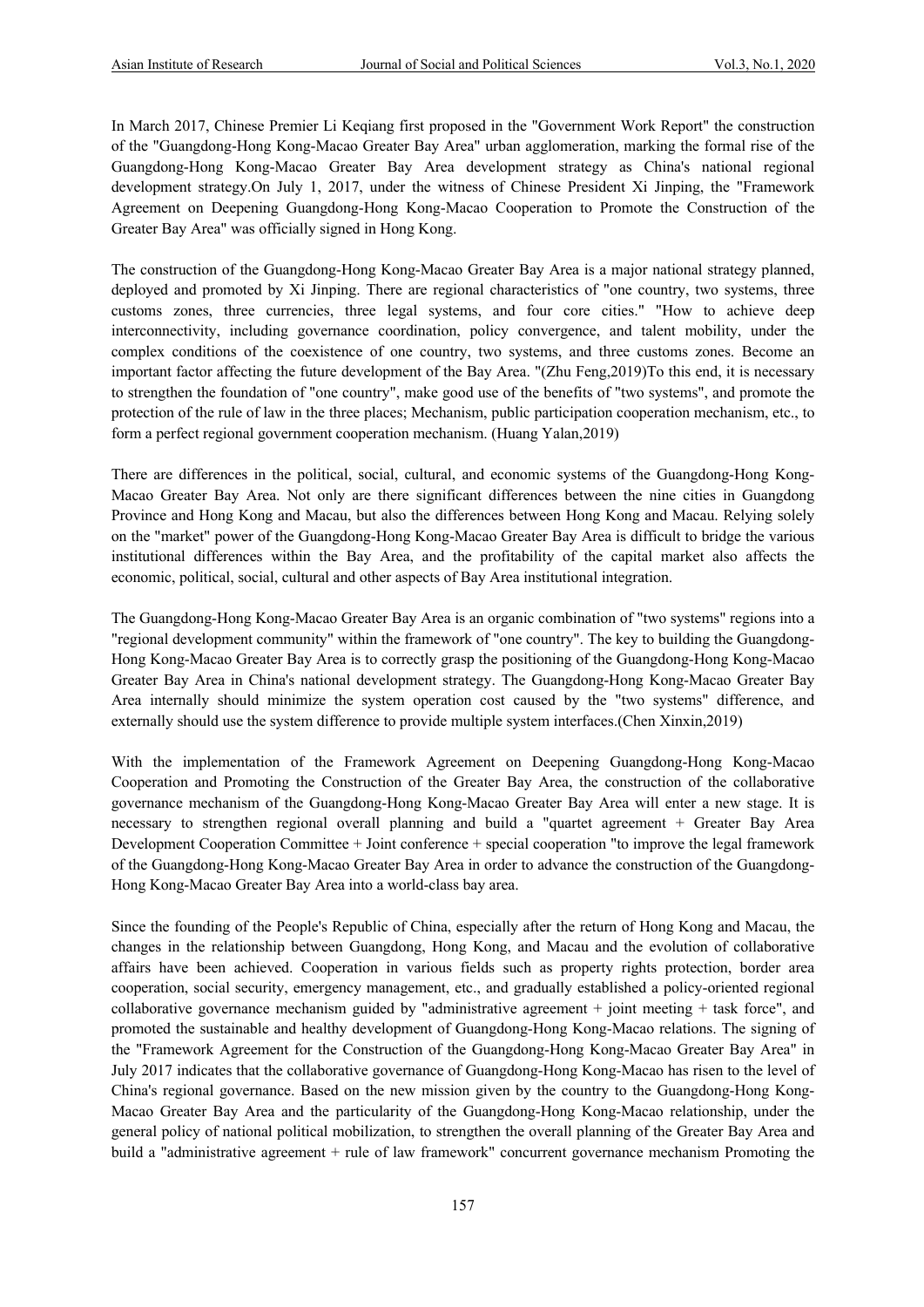construction of the Guangdong-Hong Kong-Macao Greater Bay Area has become an important guarantee for the world-class bay area.(Li Jianping,2017)

From the perspective of symbiosis, the main players in the construction of the Bay Area under different administrative systems should be based on the China's overall national development strategy, focus on economic construction, seek technological innovation to drive the development of the same economy, and maintain political, social and cultural systems Only minor differences can effectively achieve the "same frequency" and "resonance" of the economic construction of the Guangdong-Hong Kong-Macao Greater Bay Area, avoid market failures, and realize the direction and success of social construction.

## **IV. "Co-frequency" Possibility, Method and Method in Innovation- Driven Development of Guangdong-Hong Kong-Macao Greater Bay Area**

According to the Hong Kong Statistics Bureau, about 520,000 people in Hong Kong currently live in Guangdong Province for a long time.(Anonymous,2018) Over the past three years, more than 15,000 Hong Kong students have gone to colleges and universities in mainland China each year. In 2016, there were more than 200 million person-to-person contacts between Guangdong and Hong Kong, with an average of more than 60 person-per-day contacts.( Anonymous,2017) Hong Kong's industrial structure is uneven, and the tertiary industry, which is dominated by the four major industries of transportation, real estate, trade and finance, accounts for more than 90% of Hong Kong's economy for a long time. The industrial structure affects the employment structure. Although the employment rate in Hong Kong is very high (unemployment rate is only 3%), a large number of young people are concentrated in low- and mid-end positions such as retail and catering. White-collar workers lack a rising channel. Young people are not very optimistic about their employment prospects, especially Hong Kong's middle class is feeling powerless and hopeless. At the same time, due to the scarcity of land resources and the high cost of entrepreneurship, young people in Hong Kong are more inclined to seek stable employment opportunities from the financial and real estate industries, which has led to Hong Kong young people's poor entrepreneurship. Surveys show that more than 80% of youth have no plans to start a business. In addition, young people believe that Hong Kong's entrepreneurial space is limited, which further causes a gap in entrepreneurial talent.( Liu Wei et al,2018)

On May 2, 2018, a survey of youth employment intentions in the Guangdong-Hong Kong-Macao Greater Bay Area released by a youth group in Hong Kong revealed that 75% of respondents were optimistic about the development prospects of the Greater Bay Area; 57% of young people were unwilling to go to development. 57.2% of young people do not know the Greater Bay Area, and 42% of young people do not want to be too far away from Hong Kong. The channels for young people in Hong Kong to obtain information are different from those in the Mainland. Local young people in Hong Kong rarely use *Weibo* and *WeChat*. Instead, they use *Instagram*, telegram, and *snapchat*. Television is rarely watched and newspapers are not read. Therefore, there is no way to know the situation in the Mainland, especially the construction of the Greater Bay Area. For example, as mentioned above, some young people "do not want to be too far away from Hong Kong" so that they do not consider going to the Greater Bay Area for development. When everyone understands the latest progress in transport infrastructure to the Greater Bay Area, distance is not a big issue.

With the opening of the Hong Kong-Zhuhai-Macao Bridge, the Hong Kong section of the Guangzhou-Shenzhen-Hong Kong Express Rail Link and the new land crossing of Liantang-Xiangyuanwei in the coming year, a "one-hour living circle" in the Greater Bay Area will be created. Although there are no language and cultural barriers between Hong Kong and the cities of the Pearl River Delta, there are many differences in economic systems and mechanisms between Mainland China and Hong Kong, which makes it inconvenient and cost-effective to operate. Taking taxation as an example, Hong Kong's tax system is simple and straightforward, with few taxes and low tax rates. Mainland China's taxation is a relatively high tax area relative to Hong Kong. As Hong Kong people have been in the Mainland of China for more than 183 days, they need to pay taxes to the Mainland, which is a burden for entrepreneurs going to the Mainland of China. The head of a local youth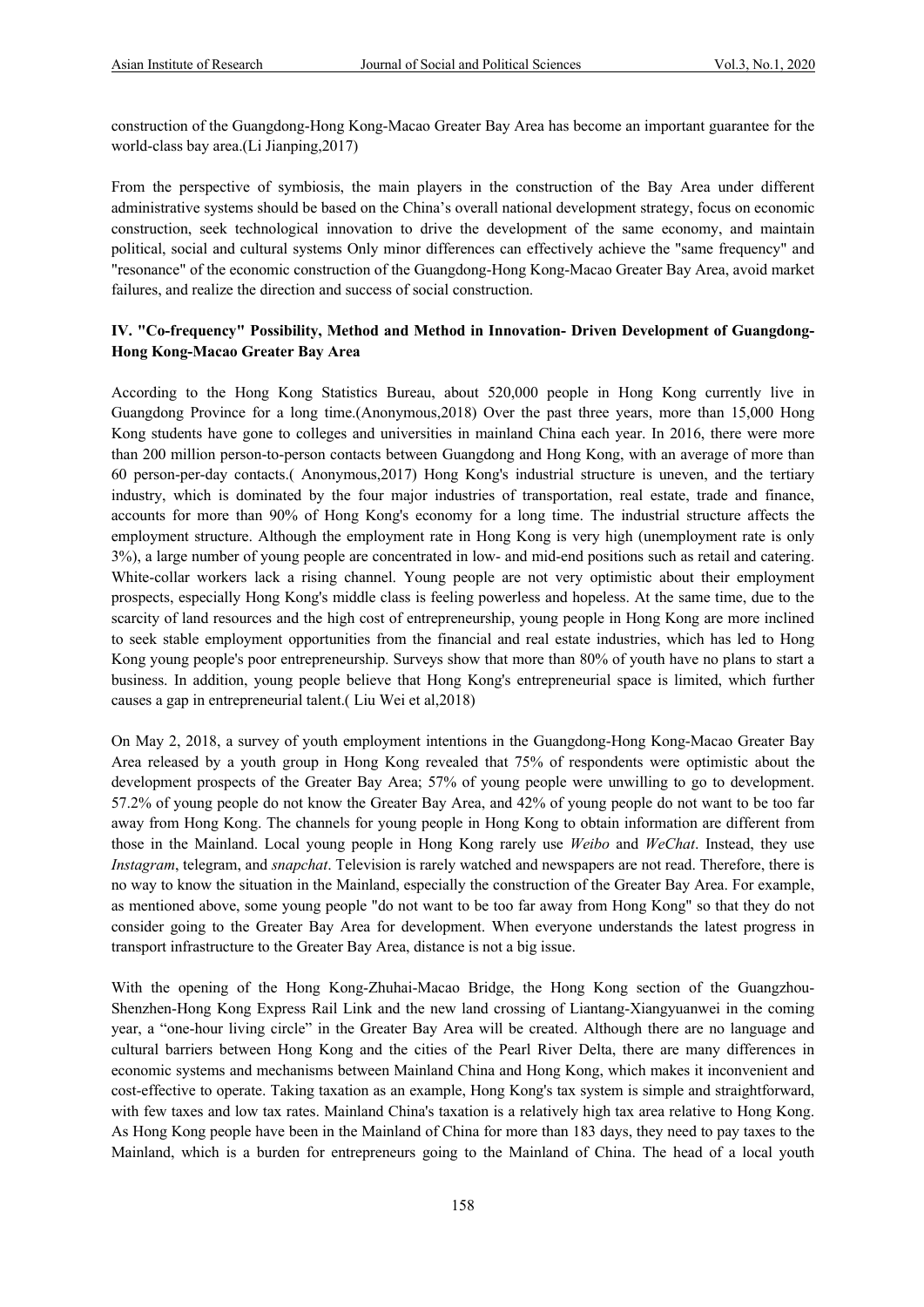organization in Hong Kong said that this is one of the reasons why young people are deterred. The Chief Secretary for Administration of the Hong Kong Special Administrative Region Zhang Jianzong said that Hong Kong's young people have an international perspective and are a powerful new force for the development of emerging industries, especially science and technology innovation and cultural and creative industries. Guangdong, Hong Kong and Macao will jointly promote the construction of youth entrepreneurship and employment bases and gather young talents, which will bring opportunities for entrepreneurship and employment development for young people.(Wang Yinghui,2018)

Although Hong Kong's young people are more willing to start a business, their business in Hong Kong faces several problems, such as higher rents and labor costs, a smaller and more conservative market, and relatively late development of innovative finance. Hong Kong young people going to start businesses in the Greater Bay Area also need to overcome the differences between the two places in terms of policies and laws, intellectual property protection, social culture and other areas. In this regard, the government can work with the business community to provide corresponding preferential policies and consulting services, and provide supporting measures for young people to live and settle in the Mainland, travel and transportation, and medical and health care.(Lin Zhiying,2018)

From the four dimensions of space, industry, system, and internal and external connectivity, the key to the coordinated development of the Guangdong-Hong Kong-Macao Greater Bay Area is to solve the "one country, two systems", "three customs zones", "three jurisdictions", and "multi-center" issues of Guangdong, Hong Kong, and Macau. Multi-synergy issues such as multiple synergy mechanisms, while building a modern industrial system of benefit-sharing value chains, a coordinated development pattern for polycentric cities, promoting the cross-border flow of factors, and promoting the formation of a unified market with internal and external linkages are key areas that require coordination.(Research Group of Guangdong-Hong Kong-Macao Greater Bay Area Research Institute of Guangdong University of Foreign Studies,2019)

Industry, science and technology innovation, enterprises and infrastructure are important components of the Bay Area. The Guangdong-Hong Kong-Macao Greater Bay Area should adhere to an international perspective, follow the industrial laws, and accelerate the construction of an industrial new industry led by the "three belts and one group" sentence, with the "science and technology corridor" as the highland, driven by the "pole", and supported by the "network" Layout to promote high-quality industrial development in the Bay Area. The Guangdong-Hong Kong-Macao Greater Bay Area has initially formed an industrial system dominated by electronic information and equipment manufacturing industries, supported by home appliances, petrochemicals, new materials, textiles, biomedicine and other industries. The Guangdong-Hong Kong-Macao Greater Bay Area is rich in science and technology innovation resources, there are many colleges and universities, and the company has strong research and development capabilities. It has initially formed the characteristics of Hong Kong and Guangzhou as science and education centers, Shenzhen as a technology innovation center, and other areas of science and technology innovation. From the perspective of enterprise layout, the characteristics of division of labor and cooperation in Foshan, Zhuhai, Dongguan and other places are formed with Shensui as the core. The Guangdong-Hong Kong-Macao Greater Bay Area has a large number of strong leading companies such as Huawei, Tencent, Midea, Gree, and Guangzhou Automobile, as well as individual champion companies focusing on subdivided fields, forming a complete supply chain system upstream and downstream. rom the perspective of infrastructure layout, it has the characteristics of Guangzhou-Shenzhen-Hong Kong as the core, airport-port-rail-road "sea-land-air-air network" linkage, and initially formed the airport-port-railway-bridgeroad "sea-land-air network" linkage Traffic pattern. The Guangdong-Hong Kong-Macao Greater Bay Area needs to seize the opportunity of deep integration of the Internet, big data, artificial intelligence and the real economy to promote the transformation and upgrading of traditional industries in cities such as Dongguan, Zhongshan, Foshan, and accelerate new industries, new formats and new models in Hong Kong, Macau, Cultivation and growth of Guangzhou, Shenzhen, Zhuhai and other places promote the integration and development of advanced manufacturing and modern service industries.(Kang Mengyue et al,2019)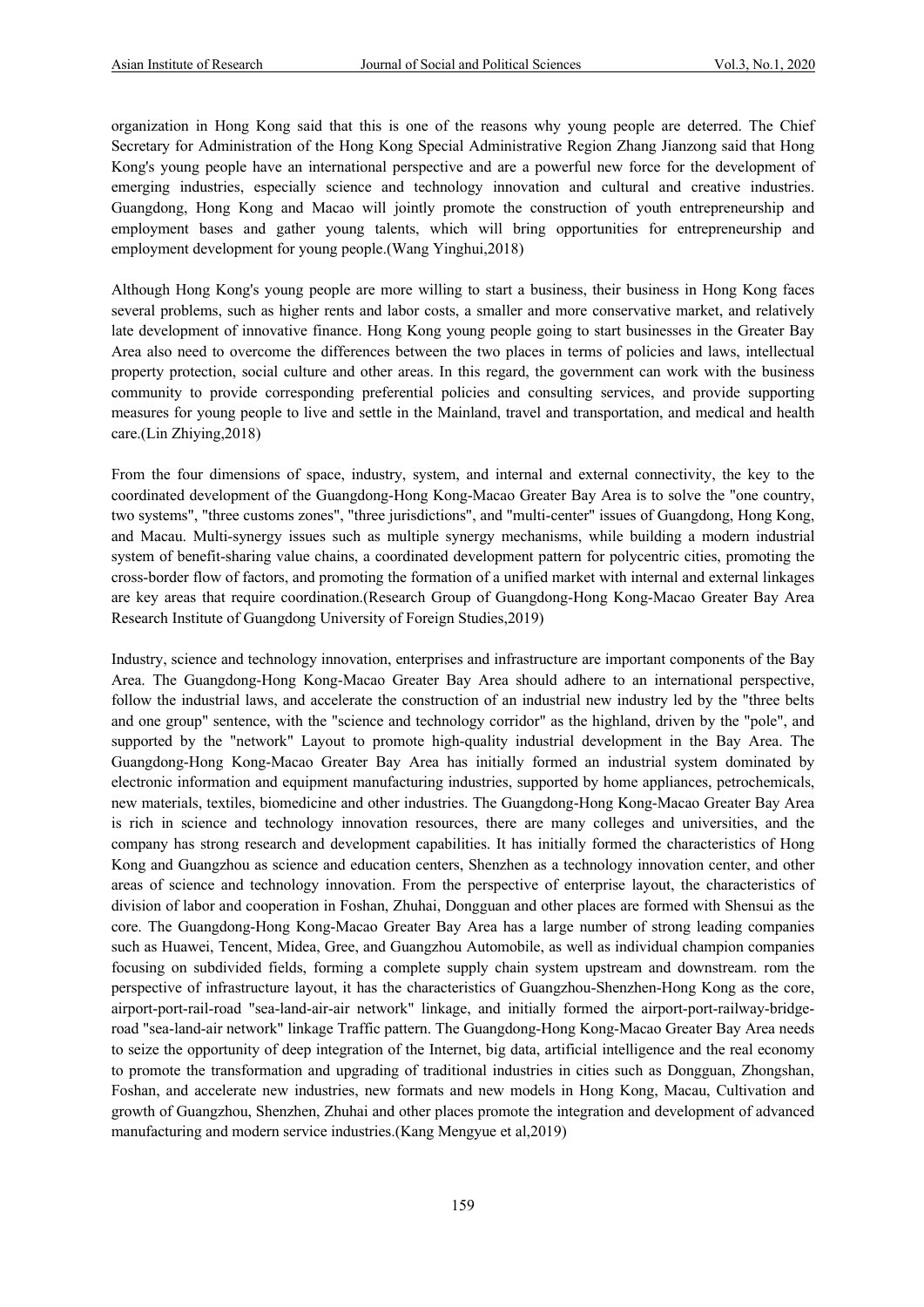In short, the construction of the Guangdong-Hong Kong-Macao Greater Bay Area must change the mindset of "new bottles and old wines" and shift from functional regional integration to institutional regional integration in a timely manner.(Zhang Jingen,2018) In the process of all-round development of the Guangdong-Hong Kong-Macao Greater Bay Area, development opportunities exist in many areas, creating more opportunities for the employment and entrepreneurship of contemporary youth. With the further development of the Greater Bay Area, the governments of Guangdong, Hong Kong and Macau need to address a series of supporting policy issues such as social security, provident funds, medical care and housing in the process of employment development, innovation and entrepreneurship for young people from Hong Kong and Macau. Hong Kong and Macao youths working and living provide protection.

As young people in Hong Kong and Macau, they should seize the development opportunities in Guangdong, Hong Kong, and Macao, further strengthen the cooperation between Hong Kong, Macau, and the sense of belonging in the Mainland of China. Seize the opportunity to go out of the country and achieve your own employment goals and entrepreneurial dreams. As a Mainland Chinese youth, we should seize this opportunity more firmly, in the context of the "Belt and Road" initiative; under the macro policy of the "Guangdong, Hong Kong and Macau Greater Bay Area"; Youths have established a new youth exchange and cooperation platform with complementary advantages, bringing together young people from different professional fields, establishing a cross-regional exchange system, and providing young people with more employment and entrepreneurship opportunities. At the same time, it will use its comprehensive knowledge of economy, technology and various fields to support the motherland, bring vitality and creativity to the Chinese younger generation, and further push the charm of Chinese traditional culture to the world.(Chen Jianshuo,2018)

### **V. Attitudes and actions of young people from Guangdong, Hong Kong and Macau participating in the construction of the Guangdong-Hong Kong-Macao Greater Bay Area**

Young people are the main force in the construction, reform and opening up of the Guangdong-Hong Kong-Macao Greater Bay Area. Supporting the development of Hong Kong-Macao young people in the Chinese mainland is an important task in the construction of the Guangdong-Hong Kong-Macao Greater Bay Area. The "Community of Communist Youth League of Guangdong" and the Guangdong-Hong Kong-Macao Development Research Institute of *Sun Yat-sen* University conducted a "Guangdong-Hong Kong-Macao Greater Bay Area Youth Development Index Report" and found that there was a lack of awareness of the Hong Kong and Macao youth in the Greater Bay Area and youth exchange activity resources. Insufficient overall planning, insufficient supporting services for the integration of Hong Kong and Macao youths into the construction of the Bay Area, and insufficient excavation of the existing internship needs of Hong Kong and Macao youths.

Huo Qishan, Member of the Standing Committee of the Guangdong Provincial Political Consultative Conference and Deputy Director of the Hong Kong, Macao and Taiwan Committee, Executive Chairman of the Hong Kong Guangdong Youth Federation, and Vice President of the Huo Yingdong Group, said at the second meeting of the 12th Guangdong Provincial Committee of the CPPCC held on January 26-29, 2019. "Guangdong, Guangdong, Hong Kong and Macao Greater Bay Area Youth Opportunities" put forward proposals to start with youth education, employment guidance, talent settlement, intercity transportation facilities, etc., set up a good youth exchange platform between Guangdong, Hong Kong and Macao Greater Bay Area, and promote exchanges and cooperation among youth in the Greater Bay Area . In particular, it is necessary to deepen the "Youth Concentric Circle Plan", focusing on advancing youth exchanges and cooperation in the Guangdong-Hong Kong-Macao Greater Bay Area; strengthening the construction of a service system for young people from Hong Kong and Macau to visit Guangdong; promoting the substantive operation of the Guangdong-Hong Kong-Macao Greater Bay Area Youth Action Alliance; Youth internship scale, etc.

According to information released by the official website of the Hong Kong and Macao Affairs Office of the Guangdong Provincial People's Government, the key projects for youth exchanges between Guangdong, Hong Kong and Macao before and after the implementation of the Guangdong-Hong Kong-Macao Greater Bay Area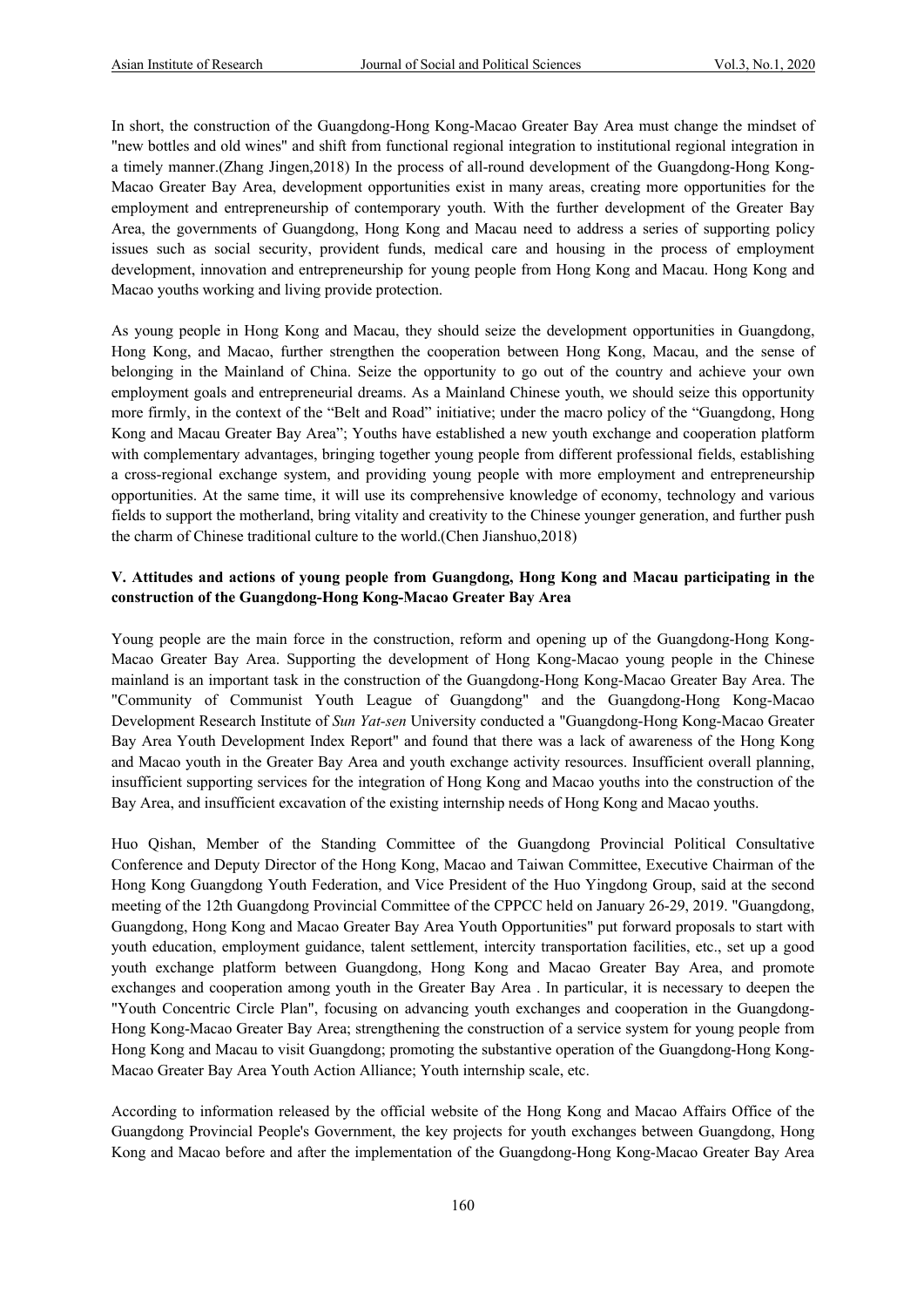Strategy were mainly focused on youth internships, education and training, culture and arts, sports tourism, innovation and entrepreneurship, Comprehensive services. See Table 1 for details.

| <b>Item</b><br>category | Project theme                                                                                              | Project organization department                                                                                                                                                                                     | Date       |
|-------------------------|------------------------------------------------------------------------------------------------------------|---------------------------------------------------------------------------------------------------------------------------------------------------------------------------------------------------------------------|------------|
|                         | Hong Kong Youth Service <sup>1</sup>                                                                       | The Government of the Hong Kong<br>Special Administrative Region, the<br>Hong Kong and Macao Affairs Office<br>of the State Council of China, and the<br>Central Committee of the Chinese<br>Communist Youth League | 2011       |
|                         | Guangdong-Hong Kong Summer<br>Internship Program Coordination<br>Matchmaking                               | Hong Kong and Macao Affairs Office<br>of Guangdong Province and Home<br>Affairs Bureau of the Hong Kong<br>Special Administrative Region                                                                            | 2015.05.12 |
|                         | Guangdong-Hong Kong Summer<br>Internship Program "launched <sup>2</sup>                                    | Hong Kong and Macao Affairs Office<br>of Guangdong Province and Home<br>Affairs Bureau of the Hong Kong<br>Special Administrative Region                                                                            | 2015.06.06 |
|                         | Deputy Director Ye Weiyuan visits Hong<br>Kong university students in summer<br>internship in Guangzhou    | Hong Kong and Macau Office of<br>Guangdong Province                                                                                                                                                                 | 2015.07.03 |
|                         | Director Liao Jingshan visits Hong Kong<br>students internship in Zhongshan, Foshan<br>during the summer   | Hong Kong and Macau Office of<br>Guangdong Province                                                                                                                                                                 | 2015.07.09 |
| Youth<br>Internship     | Guangdong and Hong Kong jointly visit<br>Hong Kong university students in<br>summer internship in Shenzhen | Hong Kong and Macao Affairs Office<br>of Guangdong Province, Civil Affairs<br>Bureau of Hong Kong Special<br>Administrative Region Government                                                                       | 2015.07.23 |
|                         | 2016 "Guangdong-Hong Kong Summer<br>Internship Program" successfully<br>launched <sup>3</sup>              | Representatives of relevant<br>government departments of<br>Guangdong and Hong Kong, and<br>Hong Kong contractors                                                                                                   | 2016.06.11 |
|                         | Guangdong-Hong Kong Summer<br>Internship Program <sup>4</sup>                                              | Hong Kong and Macau Affairs<br>Bureau of Dongguan City                                                                                                                                                              | 2016.07-08 |
|                         | Deputy Director Ye Weiyuan visits Hong<br>Kong university students in summer<br>internship in Shenzhen     | Hong Kong and Macao Affairs Office<br>of Guangdong Province, Home<br>Affairs Bureau of Hong Kong Special<br>Administrative Region Government,<br>Hong Kong Youth Affairs<br>Commission                              | 2016.07.11 |
|                         | Guangdong-Hong Kong Summer<br>Internship Program Summary Exchange<br>Meeting                               | Hong Kong and Macao Affairs Office<br>of Guangdong Province, Civil Affairs<br>Bureau of Hong Kong Special<br>Administrative Region Government                                                                       | 2016.10.12 |
|                         | 2017 Guangdong-Hong Kong Summer                                                                            | Hong Kong and Macao Affairs Office                                                                                                                                                                                  | 2017.05.10 |

<sup>&</sup>lt;sup>1</sup> The "Hong Kong Youth Service Corps" program is a project organized by the Hong Kong Special Administrative Region Government, the Hong Kong and Macao Affairs Office of the State Council, and the Youth League Central to launch volunteer services in mainland China. The scheme, which started in 2011, aims to strengthen the will of young people in Hong Kong, develop their potential, encourage them to serve others, and promote the spirit of voluntary work. The Hong Kong and Macao Affairs Office of Guangdong Province, the Guangdong Provincial Committee of the Communist Youth League of China and Shaoguan City and Meizhou City fully support it. After the first three phases of the plan were successfully implemented in Shaoguan City, the fourth phase from September 2013 to July 2014 was extended to Meizhou.

<sup>&</sup>lt;sup>2</sup> 2015 was the first time that Guangdong and Hong Kong co-hosted the "Guangdong-Hong Kong Summer Internship Program", which aims to respond to the country's innovation-driven development strategy on the theme of "mass entrepreneurship, innovation by all people", and promote young people of the two places to strengthen exchanges and learning and jointly explore the dream of innovation and entrepreneurship . During the internship in Guangdong, young people in Hong Kong will be guided by experienced instructors, and will participate in special training, entrepreneurship lectures, business inspections and other activities.

 $3$  In order to support more Hong Kong youths internships in Guangdong, in 2016 Guangdong 's internship cities expanded from five in Guangzhou to seven in 2015, providing high-quality internships in areas such as finance, accounting, law, and community services.

<sup>4</sup> The Guangdong-Hong Kong Summer Internship Program has been implemented since 2015. Since 2016, more than 1,100 Hong Kong youths have been organised for internships in Guangdong. It has become a key project for the governments of Guangdong and Hong Kong to strengthen exchanges and cooperation between Guangdong and Hong Kong youths.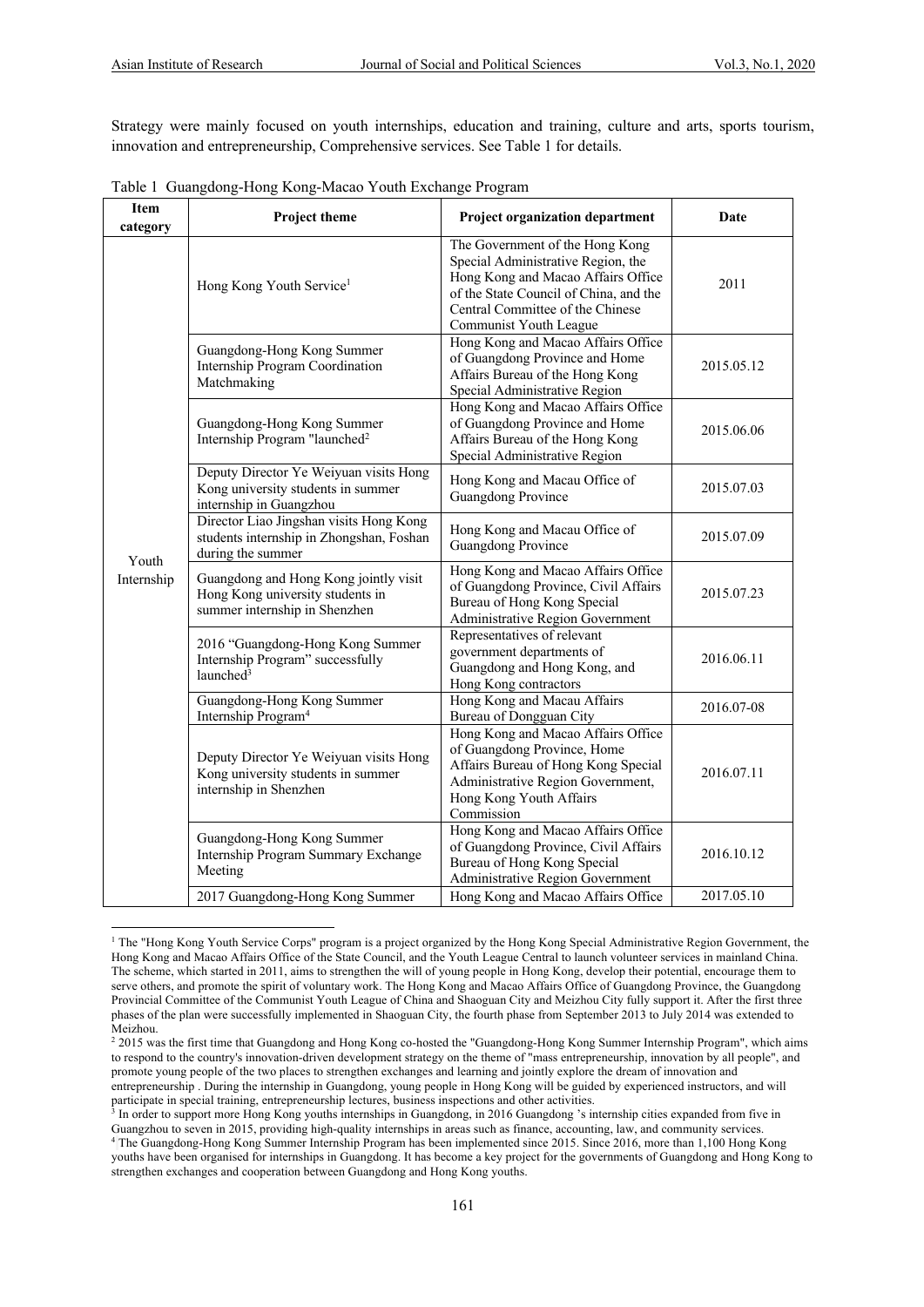|                     | Internship Program Coordination<br>Matchmaking                                                                                                                                                                                         | of Guangdong Province, Civil Affairs<br>Bureau of Hong Kong Special<br>Administrative Region Government                                                                                                |            |
|---------------------|----------------------------------------------------------------------------------------------------------------------------------------------------------------------------------------------------------------------------------------|--------------------------------------------------------------------------------------------------------------------------------------------------------------------------------------------------------|------------|
|                     | 2017 Guangdong-Hong Kong Summer<br>Internship Program Launching Ceremony                                                                                                                                                               | Hong Kong and Macao Affairs Office<br>of Guangdong Province, Civil Affairs<br>Bureau of Hong Kong Special<br>Administrative Region Government                                                          | 2017.06.03 |
|                     | 2017 Guangdong-Hong Kong Summer<br>Internship Program Promotion Video<br>$(Cantonese)^5$                                                                                                                                               | Hong Kong and Macao Affairs Office<br>of Guangdong Province, Civil Affairs<br>Bureau of Hong Kong Special<br>Administrative Region Government                                                          | 2017.06.13 |
|                     | "Joining Hong Kong, Macau and<br>Enjoying Foshan" Summer Internship<br>Program Sharing Session                                                                                                                                         | Hong Kong and Macao Affairs Office<br>of Guangdong Province, Civil Affairs<br>Bureau of the Hong Kong Special<br>Administrative Region Government,<br>and relevant government departments<br>of Foshan | 2017.07.06 |
|                     | 2017 Guangdong-Hong Kong Summer<br>Internship Program Promo Video in<br>Mandarin                                                                                                                                                       | Hong Kong and Macao Affairs Office<br>of Guangdong Province, Civil Affairs<br>Bureau of Hong Kong Special<br>Administrative Region Government                                                          | 2017.07.08 |
| Youth<br>Internship | Director Liao Jingshan visits Huizhou to<br>visit Hong Kong interns                                                                                                                                                                    | Hong Kong and Macao Affairs Office<br>of Guangdong Province, Civil Affairs<br>Bureau of Hong Kong Special<br>Administrative Region Government                                                          | 2017.07.13 |
|                     | Deputy Director Ye Weiyuan visits Hong<br>Kong students in Guangzhou                                                                                                                                                                   | Hong Kong and Macao Affairs Office<br>of Guangdong Province, Civil Affairs<br>Bureau of Hong Kong Special<br>Administrative Region Government                                                          | 2017.07.19 |
|                     | Liao Jingshan went to Zhuhai to visit<br>Hong Kong summer internship students                                                                                                                                                          | Hong Kong and Macao Affairs Office<br>of Guangdong Province, Civil Affairs<br>Bureau of Hong Kong Special<br>Administrative Region Government                                                          | 2017.07.27 |
|                     | 2017 Guangdong-Hong Kong Summer<br>Internship Program (Dongguan)<br>Exchange and Sharing Session                                                                                                                                       | Hong Kong and Macao Affairs Office<br>of Guangdong Province, Civil Affairs<br>Bureau of Hong Kong Special<br><b>Administrative Region Government</b>                                                   | 2017.08.11 |
|                     | "Suigang and Hong Kong join hands to<br>make a wonderful future-Guangzhou<br>2017 Guangdong-Hong Kong Summer<br>Internship Program Sharing Session and<br>Guangzhou Guangdong-Hong Kong<br>Internship Program Documentary<br>Premiere" | Hong Kong and Macao Affairs Office<br>of Guangdong Province, Civil Affairs<br>Bureau of Hong Kong Special<br>Administrative Region Government                                                          | 2017.08.21 |
|                     | Deputy Director Ye Weiyuan visited<br>Zhongshan to visit Hong Kong interns                                                                                                                                                             | Hong Kong and Macao Affairs Office<br>of Guangdong Province, Civil Affairs<br>Bureau of Hong Kong Special<br>Administrative Region Government                                                          | 2017.08.22 |

<sup>5</sup> Beginning in 2015, the Hong Kong and Macao Affairs Office of the People's Government of Guangdong Province and the Home Affairs Bureau of the Hong Kong Special Administrative Region Government jointly led the "Guangdong-Hong Kong Summer Internship Program" to organize Hong Kong university students aged 18-29 who are studying in Hong Kong, the Mainland or overseas, and some working Hong Kong youths to make use of Summer internships in cities in the Pearl River Delta, Guangdong, to gain a deeper understanding of the economic and social development of the Mainland, to experience the employment and entrepreneurship environment and workplace culture in Guangdong, to expand the space for employment, entrepreneurship, innovation and development in the Mainland, and to experience the charm of Lingnan culture. During the period, the internship organization arranges experienced instructors to provide job guidance to help intern students become familiar with the position as soon as possible to adapt to the corporate culture. After-work weekends, the local Hong Kong and Macao departments assist in organizing visits, special trainings, entrepreneurship lectures, networking and other activities. The Hong Kong side is responsible for the daily management and services of recruitment, interview and internship of the internships. The Guangdong side is responsible for coordinating local well-known enterprises and industry leaders to provide internship positions, covering finance, law, accounting, communication, administrative management, creativity. Design, social services, etc. Since the implementation of the "Guangdong-Hong Kong Summer Internship Program", it has exerted extensive influence in the society of Guangdong and Hong Kong. It has become a beautiful brand for the exchanges and cooperation between the youth of Guangdong and Hong Kong. sure. In 2015 and 2016, more than 1,000 Hong Kong youths participated in the "Guangdong-Hong Kong Summer Internship Program". 2017 is the third year of project implementation. It is expected that about 900 young Hong Kong students will go to Guangzhou, Shenzhen, Zhuhai, Foshan, Huizhou, Dongguan, and Zhongshan for a 4-week to 6-week internship activity to deeply experience the University of Guangdong, Hong Kong and Macau. Opportunities for the development of Bay Area urban agglomerations.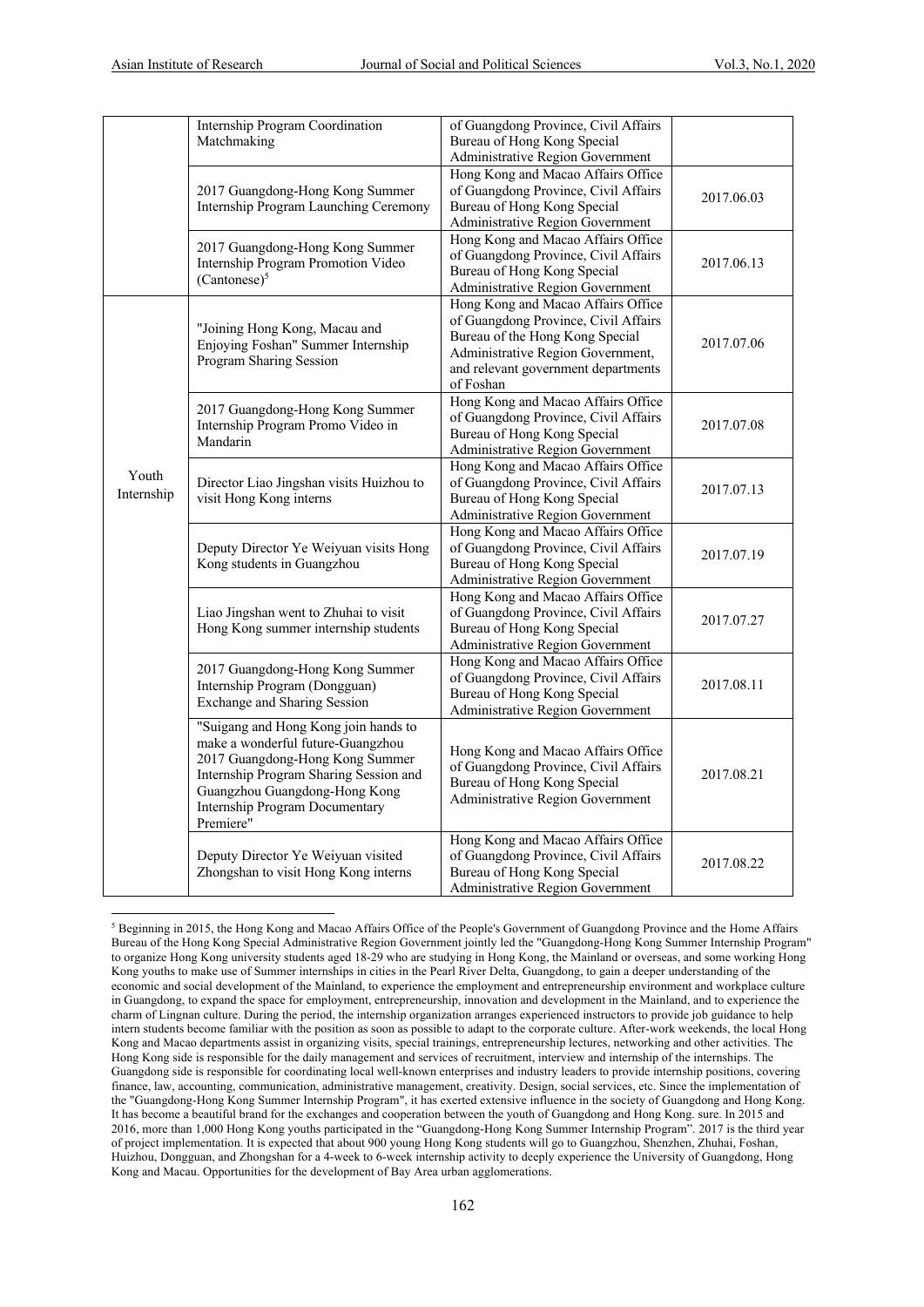|                           | 2017 Guangdong-Hong Kong Summer<br>Internship Program Summary Exchange<br>Meeting                                                                                   | Hong Kong and Macao Affairs Office<br>of Guangdong Province, Civil Affairs<br>Bureau of Hong Kong Special<br>Administrative Region Government                                                                 | 2017.10.17 |
|---------------------------|---------------------------------------------------------------------------------------------------------------------------------------------------------------------|---------------------------------------------------------------------------------------------------------------------------------------------------------------------------------------------------------------|------------|
| Youth<br>Internship       | 2018 Guangdong, Hong Kong, Macao<br>Greater Bay Area Macau Youth<br>Internship Program Launching Ceremony                                                           | Hong Kong and Macau Office of<br>Guangdong Province, Macao SAR<br>Government Talent Development<br>Committee                                                                                                  | 2018.06.29 |
|                           | The Hong Kong Youth Mainland<br>Internship Program                                                                                                                  | Hong Kong and Macao Affairs Office<br>of Guangdong Province, Civil Affairs<br>Bureau of Hong Kong Special<br>Administrative Region Government,<br>Guangdong Provincial Federation of<br>Industry and Commerce | 2018.07.23 |
|                           | 2018 Guangdong-Hong Kong-Macao<br>Greater Bay Area Macau Youth<br>Internship Program Sharing Session                                                                | Hong Kong and Macao Affairs Office<br>of Guangdong Province, Civil Affairs<br>Bureau of Hong Kong Special<br>Administrative Region Government                                                                 | 2018.07.31 |
|                           | Zhongshan City Holds Sharing Session<br>on Hong Kong Youth Internship Program<br>in Guangdong-Hong Kong-Macao<br>Greater Bay Area                                   | ng Kong and Macao Office of<br>Guangdong Province, Civil Affairs<br>Bureau of Hong Kong Special<br>Administrative Region Government,<br>etc.                                                                  | 2018.08.17 |
|                           | Macau youths share internship experience<br>at the Palace Museum                                                                                                    | Hong Kong and Macau Office of<br>Guangdong Province, Macao Cultural<br>Bureau                                                                                                                                 | 2018.08.27 |
|                           | "Suigang and Hong Kong join hands to<br>build a dream flower city", 2018 "Hong<br>Kong Youth Internship Program in<br>Guangdong-Hong Kong-Macao Greater<br>Bay Area | Hong Kong and Macao Affairs Office<br>of Guangdong Province, Civil Affairs<br>Bureau of Hong Kong Special<br>Administrative Region Government                                                                 | 2018.09    |
|                           | 2018 Guangdong-Hong Kong-Macao<br>Greater Bay Area Hong Kong Youth<br>Internship Program Summary Exchange<br>Meeting                                                | Hong Kong and Macao Affairs Office<br>of Guangdong Province, Civil Affairs<br>Bureau of Hong Kong Special<br>Administrative Region Government                                                                 | 2018.10.31 |
|                           | 2019 Hong Kong and Macao young<br>students Nansha "hundred enterprises and<br>a thousand people" internship program                                                 | Guangzhou Nansha Free Trade Zone                                                                                                                                                                              | 2019.03    |
|                           | 2019 Guangdong, Hong Kong and Macau<br>Greater Bay Area Hong Kong Youth<br>Internship Program                                                                       | Hong Kong and Macau Office of<br>Guangdong Province, Home Affairs<br>Bureau of the Hong Kong Special<br>Administrative Region Government,<br>Hong Kong Youth Development<br>Committee                         | 2019.06.14 |
|                           | 2019 Guangdong, Hong Kong and Macau<br>Youth Vocational Training Camp                                                                                               | Department of Human Resources and<br>Social Security of Guangdong<br>Province                                                                                                                                 | 2019.07.15 |
|                           | 2019 Beijing-Hong Kong-Taiwan<br>University Student Exchange and New<br>Fields • New Milestone Youth Internship<br>Program                                          | Clifford Group                                                                                                                                                                                                | 2019.08.02 |
|                           | 2019 Guangdong-Hong Kong-Macao<br>Greater Bay Area Hong Kong Youth<br>Internship Program (Guangzhou)<br><b>Summary Sharing Session</b>                              | Hong Kong and Macao Affairs Office<br>of Guangdong Province, Civil Affairs<br>Bureau of Hong Kong Special<br>Administrative Region Government                                                                 | 2019.08.22 |
| Education<br>and training | Guangdong and Hong Kong sister<br>schools conclude plan <sup>6</sup>                                                                                                | Sponsored by the Guangdong<br>Provincial Department of Education<br>and the Education Bureau of the<br>Hong Kong Special Administrative                                                                       | 2016.11.04 |

<sup>6</sup> The "Guangdong-Hong Kong Sister School Consolidation Plan" provides a good platform for deepening the exchanges between teachers and students between primary and secondary schools in the two places. As of early November 2016, a total of 436 pairs of sister schools in Guangdong and Hong Kong have been concluded, accounting for about 70% of the total number of contracts between Mainland China and Hong Kong. Since Shenzhen participated in the "Guangdong-Hong Kong Sister School Concluding Plan", and the 34 pairs of schools signed this time, the city has 210 pairs of Guangdong-Hong Kong sister schools.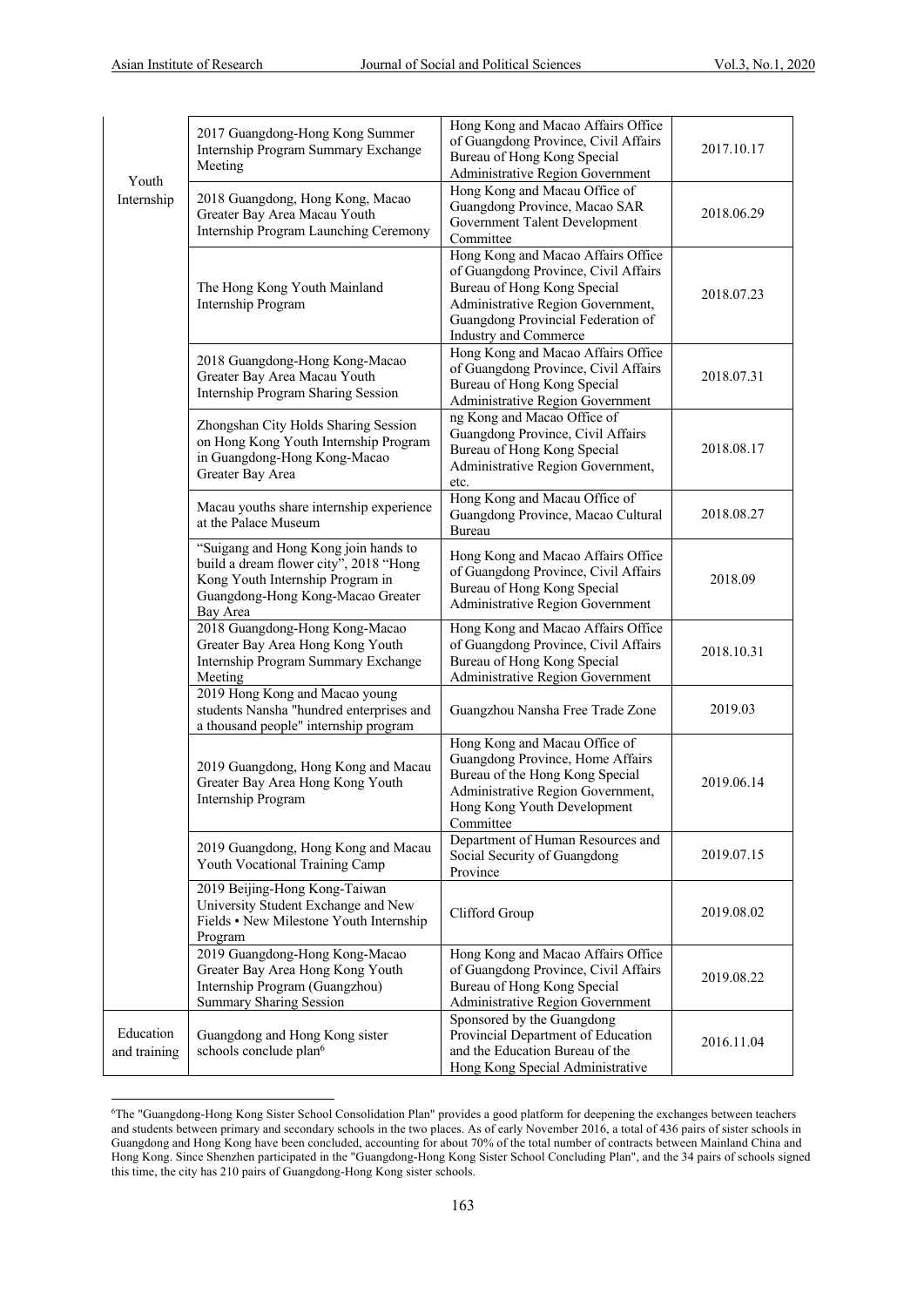|                    |                                                                                                                                                                                         | Region Government, and sponsored                                                                                                                                                                                                                                                                                                                                                                      |               |
|--------------------|-----------------------------------------------------------------------------------------------------------------------------------------------------------------------------------------|-------------------------------------------------------------------------------------------------------------------------------------------------------------------------------------------------------------------------------------------------------------------------------------------------------------------------------------------------------------------------------------------------------|---------------|
|                    |                                                                                                                                                                                         | by the Shenzhen Education Bureau                                                                                                                                                                                                                                                                                                                                                                      |               |
|                    | Guangdong-Hong Kong-Macao<br>University Alliance Annual Meeting &<br>Principals' Forum                                                                                                  | 26 universities in Guangdong, Hong<br>Kong and Macau                                                                                                                                                                                                                                                                                                                                                  | 2017.06.07    |
|                    | Guangdong-Hong Kong-Macao Greater<br>Bay Area (Guangdong-Hong Kong)<br>Medical Institution Development and<br>Medical Talent Training Seminar                                           | Relevant divisions of the Guangdong<br>Provincial Health and Family<br>Planning Commission, the Health and<br>Family Planning Commissions<br>(Bureaus) of cities in the Guangdong-<br>Hong Kong-Macao Greater Bay Area,<br>Hong Kong Food and Health Bureau,<br>Department of Health, Hospital<br>Authority, Guangdong Economic and<br>Trade Office, Public and private<br>medical institutions, etc. | 2018.08.06    |
|                    | 2018 Guangdong, Hong Kong and Macao<br>Youth Exchange and Cooperation<br><b>Business Training Course</b>                                                                                | Hong Kong and Macao Affairs Office<br>of Guangdong Province, Civil Affairs<br>Bureau of Hong Kong Special<br>Administrative Region Government                                                                                                                                                                                                                                                         | 2018.09.12-14 |
|                    | Director Liao Jingshan went to Hong<br>Kong to meet with Yang Runxiong,<br>director of the Education Bureau of the<br>Hong Kong Special Administrative<br>Region Government             | Hong Kong and Macau Office of<br>Guangdong Province, Education<br>Bureau of Hong Kong Special<br>Administrative Region Government                                                                                                                                                                                                                                                                     | 2018.09.18    |
|                    | Mainland China and Hong Kong Sister<br>School Experience Exchange Event and<br>2018 Guangdong-Hong Kong Sister<br>School Conclusion Event                                               | Supported by the Hong Kong, Macao<br>and Taiwan Affairs Office of the<br>Ministry of Education, the Ministry of<br>Education and the Liaison Office of<br>the Central Government in Hong<br>Kong, jointly organized by the<br><b>Education Department of Guangdong</b><br>Province and the Education Bureau of<br>the Hong Kong Special<br>Administrative Region Government                           | 2018.12.14    |
|                    | The first "Shenzhen-Hong Kong Youth<br><b>Fashion Festival</b> "                                                                                                                        | Shenzhen Committee of China<br>Communist Youth League, Hong<br>Kong Youth Federation                                                                                                                                                                                                                                                                                                                  | 2014.04.26    |
|                    | 2014 Guangdong-Hong Kong-Macao<br>Youth Cultural Tour Summary Party <sup>7</sup>                                                                                                        | Guangdong Provincial Department of<br>Culture, Hong Kong SAR<br>Government Home Affairs Bureau<br>and Macau SAR Government Higher<br><b>Education Support Office</b>                                                                                                                                                                                                                                  | 2014.07.18    |
|                    | "2015 Guangdong, Hong Kong and<br>Macau Youth Cultural Tour" Summary<br>Party                                                                                                           | Guangdong Provincial Department of<br>Culture, Hong Kong SAR<br>Government Home Affairs Bureau<br>and Macau SAR Government Higher<br><b>Education Support Office</b>                                                                                                                                                                                                                                  | 2015.07.25    |
|                    | 2015 "Youth Concentric Circle Plan",<br>"Love Me China" Cross-Strait Youth<br>Meetings                                                                                                  | Guangdong Youth Federation, Hong<br>Kong Federation of Youth Groups,<br>Macau Youth Federation, Hong Kong<br>and Taiwan Youth Exchange<br>Promotion Association, etc.                                                                                                                                                                                                                                 | 2015.07.26    |
| Culture and<br>art | The Hong Kong and Macau Office of<br>Shaoguan City and the Macau Shao-<br>Macao Youth Association successfully<br>hosted the 2017 Youth Patriotism<br>Exchange Event for the first time | Hong Kong and Macau Office of<br>Shaoguan City, Macau Shao-Macao<br>Youth Association                                                                                                                                                                                                                                                                                                                 | 2017.11.10-12 |
|                    | 2017 Guangdong-Hong Kong-Macao                                                                                                                                                          | ong Kong and Macau Affairs Bureau                                                                                                                                                                                                                                                                                                                                                                     | 2017.12.09    |

<sup>7</sup> The Guangdong-Hong Kong-Macao Youth Cultural Tour has been held since 2009. University students from the three places have conducted 10-day cultural inspections, experiences, and exchanges in Hong Kong, Macau, Guangdong, and the Pan-Pearl Province. By 2014, there were nearly 600 Hong Kong and Macau university students Participation increased the understanding of the different ethnic cultures, folk customs and socio-economic development in the Chinese mainland, cultivated the feelings of family and the country, and built a friendship bridge between university students in Guangdong, Hong Kong and Macao, which was generally welcomed.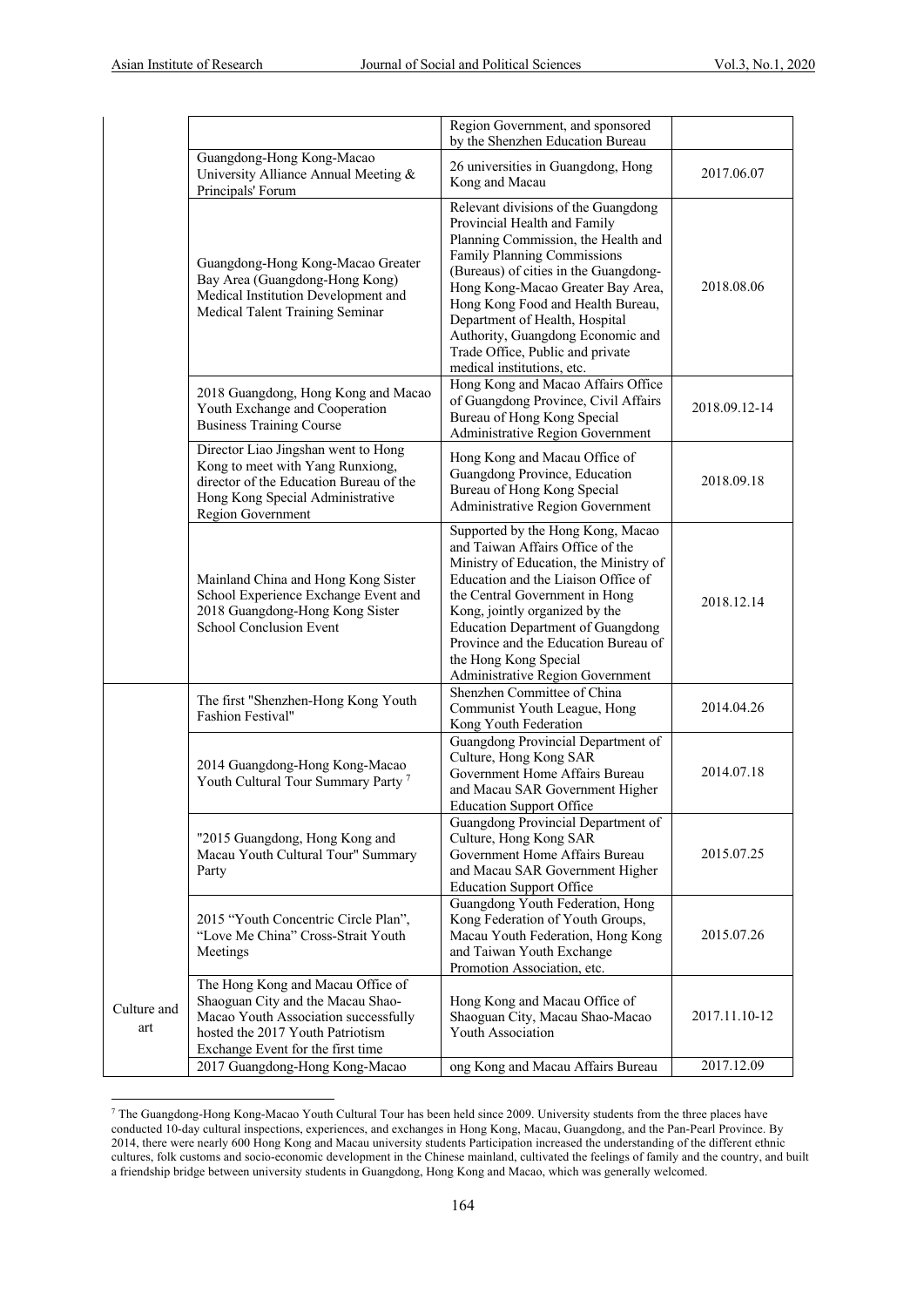|                       | (Zhaoqing) Youth Cooking Exchange<br>Competition                                                                                                          | of Zhaoqing City, Tourism Bureau of<br>Zhaoqing City                                                                                                                                                                                                                                                                                                                                      |               |
|-----------------------|-----------------------------------------------------------------------------------------------------------------------------------------------------------|-------------------------------------------------------------------------------------------------------------------------------------------------------------------------------------------------------------------------------------------------------------------------------------------------------------------------------------------------------------------------------------------|---------------|
|                       | Guangdong-Hong Kong-Macao Greater<br>Bay Area Music Education and Art<br>Development Alliance established in<br>Guangzhou                                 | 24 alliance members of Guangdong,<br>Hong Kong and Macau                                                                                                                                                                                                                                                                                                                                  | 2017.12.12    |
|                       | The Second Guangdong-Hong Kong-<br>Macao Bay Area Youth Camp Opens in<br>Shenzhen                                                                         | Tencent, New World Group                                                                                                                                                                                                                                                                                                                                                                  | 2018.07.23    |
|                       | Young artists from Guangdong, Hong<br>Kong and Macau create special<br>exhibitions                                                                        | Guangdong-Hong Kong-Macao<br>Cultural and Creative Industry<br>Experimental Park-Songshan Lake<br>Productivity Building, HONG KONG<br>OS Hong Kong Youth Self-Service<br>Platform                                                                                                                                                                                                         | 2018.08       |
|                       | 2018 Guangdong-Hong Kong-Macao<br>Greater Bay Area (Zhaoqing) Tourism<br>Food Carnival and Youth Cooking<br><b>Exchange Competition</b>                   | Hong Kong and Macau Affairs<br>Bureau of Zhaoqing City, Tourism<br>Bureau of Zhaoqing City                                                                                                                                                                                                                                                                                                | 2018.12.01    |
|                       | Guangzhou-Hong Kong Youths "Time<br>Back in Hong Kong" Performance<br>Ceremony                                                                            | Hosted by Hong Kong Repertory<br>Theatre, supported by Hang Seng<br>Bank                                                                                                                                                                                                                                                                                                                  | 2018.12.28    |
|                       | "Guangdong-Hong Kong Youth<br>Cantonese Opera Art Show" received<br>rave reviews                                                                          | Guangdong Dance and Drama<br>Vocational College, Zhongshan<br>Xiangshan Cantonese Opera Research<br>Institute, Hong Kong Shenghui<br>Cantonese Opera Research Center                                                                                                                                                                                                                      | 2019.04.12-14 |
|                       | Guangdong-Hong Kong-Macao Greater<br>Bay Area Youth Exchange and Concert to<br>Commemorate the 100th Anniversary of<br>May 4th Movement Held in Guangzhou | Jointly sponsored by the Guangdong<br>Provincial Committee of the<br>Communist Youth League of China,<br>the Youth Federation of Guangdong<br>Province, the Guangzhou Municipal<br>Committee of the Communist Party<br>of China, the Youth Work<br>Department of the Hong Kong China<br>United Office, and the Education and<br>Youth Work Department of the<br>Macau China United Office | 2019.12.24    |
|                       | 2019 Guangzhou-Hong Kong-Macao<br>Youth Cultural Exchange Season kicks<br>off in Guangzhou                                                                | Guangzhou Culture, Radio,<br>Television and Tourism Bureau                                                                                                                                                                                                                                                                                                                                | 2019          |
|                       | Members of the Hong Kong Youth<br>Service Corps visit the Hakka Wai<br>Mansion                                                                            | Hong Kong and Macao Affairs Office<br>of Shaoguan City, Shaoguan City<br>Committee of Chinese Communist<br>Youth League                                                                                                                                                                                                                                                                   | 2015.06.28    |
|                       | Hong Kong youths trace the history of<br>Mr. Sun Yat-sen                                                                                                  | Hong Kong, Macao and Taiwan<br>Committee of the CPPCC of<br>Guangdong Province, Hong Kong<br>and Macao Affairs Office of<br>Guangdong Province, Hong Kong<br>New Energy Think Tank                                                                                                                                                                                                        | 2016.11.5-6   |
| Sports and<br>tourism | Deputy Director Lu Xingzhou Attends<br>the Departure Ceremony of the Cross-<br><b>Strait Youth Congregation Train</b><br>Regiment                         | Guangdong Provincial Committee of<br>the Communist Youth League of<br>China, Guangdong Youth Federation,<br>Hong Kong Youth Exchange<br>Promotion Association, Hong Kong<br>and Taiwan Youth Exchange<br>Promotion Association, Chinese<br>Young Entrepreneurs Association<br>(Taiwan), etc.                                                                                              | 2016.07.16    |
|                       | 2017 Guangdong-Hong Kong-Macao<br>Youth Cultural Tour Summary Party                                                                                       | Guangdong Provincial Department of<br>Culture, Hong Kong SAR<br>Government Home Affairs Bureau,<br>Macao SAR Government Higher<br><b>Education Support Office</b>                                                                                                                                                                                                                         | 2017.07.19    |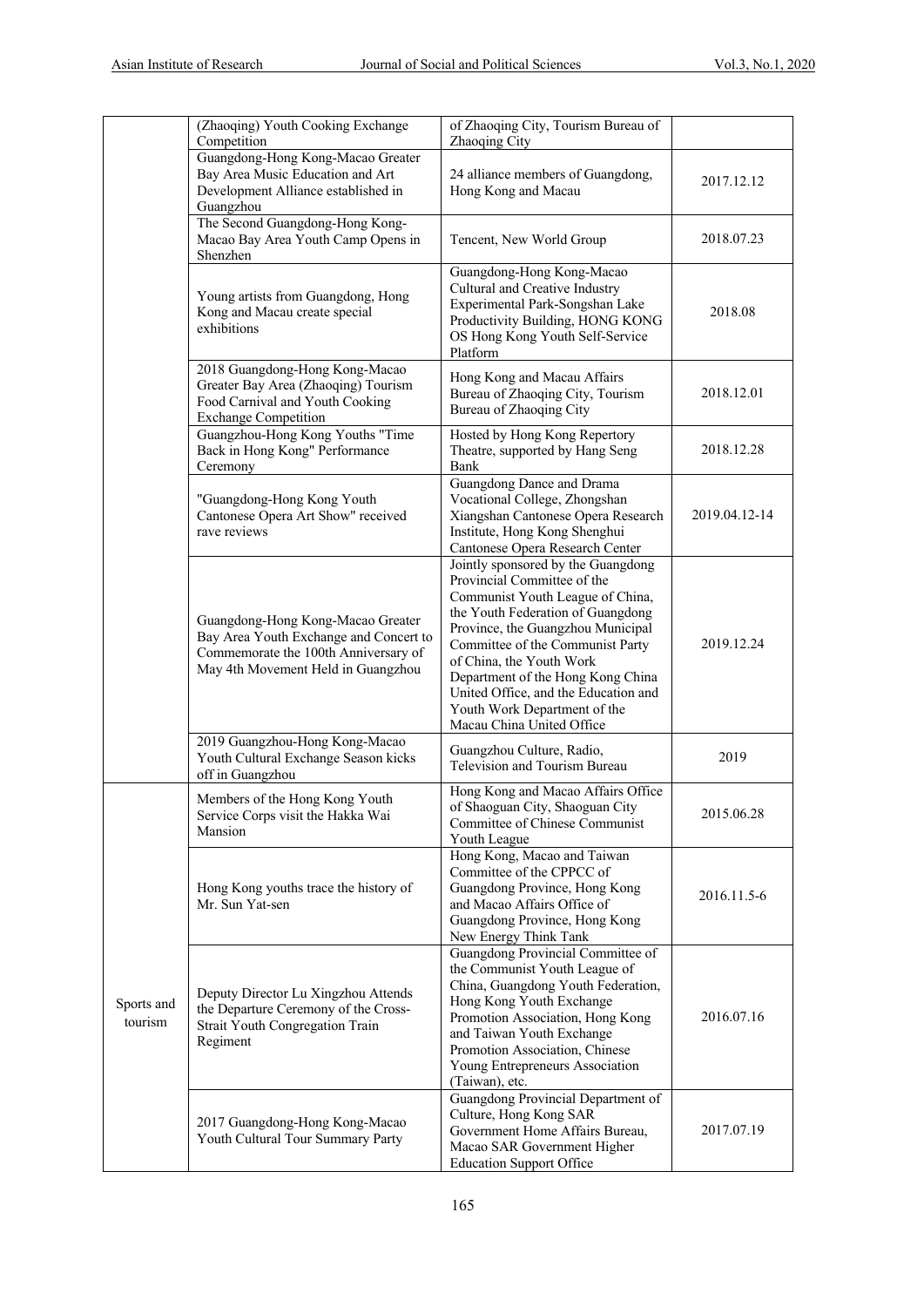|                                         | The signing ceremony of the Guangdong-<br>Hong Kong-Macao Greater Bay Area<br>Youth Action Framework Agreement                                                                                      | Guangdong Provincial Committee of<br>the Communist Youth League of<br>China, Guangdong Youth Federation,<br>Hong Kong Youth Exchange<br>Promotion Association, Hong Kong<br>and Taiwan Youth Exchange<br>Promotion Association, Chinese<br>Young Entrepreneurs Association<br>(Taiwan), etc.                   | 2017.07.23    |
|-----------------------------------------|-----------------------------------------------------------------------------------------------------------------------------------------------------------------------------------------------------|----------------------------------------------------------------------------------------------------------------------------------------------------------------------------------------------------------------------------------------------------------------------------------------------------------------|---------------|
|                                         | Shaoguan Hong Kong and Macao Affairs<br>Office invites members of Hong Kong<br>Youth Service Corps to visit Danxia<br>Mountain                                                                      | Hong Kong and Macao Affairs Office<br>of Shaoguan City                                                                                                                                                                                                                                                         | 2017.11.12    |
|                                         | "China's New Homeland Greater Bay<br>Area Tour" was successfully held                                                                                                                               | Unknown                                                                                                                                                                                                                                                                                                        | 2018.04.19    |
|                                         | Guangdong and Hong Kong universities<br>jointly hosted the "Challenge Cup"<br>national college student extracurricular<br>academic technology competition for the<br>first time                     | China Communist Youth League<br>Central Committee, China Science<br>and Technology Association,<br>Ministry of Education, National<br>Student Union and Guangdong<br>Provincial People's Government co-<br>sponsored, Guangdong University of<br>Technology, Hong Kong University<br>of Science and Technology | 2015.11.17    |
|                                         | Tutors from 8 universities in Hong Kong<br>visit Shenzhen Innovation and<br>Entrepreneurship Base                                                                                                   | <b>HKSAR</b> Government Education<br>Bureau                                                                                                                                                                                                                                                                    | 2016.05.06    |
| Innovation and<br>entrepreneur-<br>ship | Guangdong-Hong Kong-Macao College<br>Alliance                                                                                                                                                       | The Hong Kong and Macao Affairs<br>Office of the State Council of the<br>People's Republic of China, the<br>Ministry of Education, the Liaison<br>Office of the Central People's<br>Government in Hong Kong, the<br>Liaison Office of the Central People's<br>Government in Macao, etc.                        | 2016.11.15    |
|                                         | 2017 Guangdong "Chongchuang Cup"<br>Entrepreneurship and Innovation<br><b>Competition Enters Online Registration</b><br>Stage <sup>8</sup>                                                          | Guangdong Provincial Department of<br>Human Resources and Social Security<br>led 14 units including Guangdong<br>Development and Reform<br>Commission, Guangdong Hong Kong<br>and Macao Affairs Office                                                                                                         | 2017.04.12    |
| Innovation and<br>entrepreneur-<br>ship | "Finding the Roots and Dreaming,<br>Walking Together" Youth Forum 9                                                                                                                                 | Hong Kong Chinese Import and<br>Export Chamber of Commerce,<br>Guangdong Guangdong-Hong Kong-<br>Macao Cooperation Promotion<br>Association                                                                                                                                                                    | 2017.06.15    |
|                                         | "Striving for youth and letting your<br>dreams fly together-building a<br>Guangdong-Hong Kong-Macao Greater<br>Bay Area Youth Forum"                                                                | Relevant departments of the<br>Guangdong, Hong Kong and Macao<br>governments                                                                                                                                                                                                                                   | 2018.10.12-13 |
|                                         | Hong Kong and Macau Youth Innovation<br>and Entrepreneurship (Foshan Shunde)<br>Base and Hong Kong University of<br>Science and Technology-Bo Zhilin Joint<br>Research Institute Unveiling Ceremony | People's Government of Shunde<br>District, Foshan City, Bozhilin Robot<br>Experimental Center, Shunde,<br>Foshan, Guangdong                                                                                                                                                                                    | 2019.04.09    |

<sup>&</sup>lt;sup>8</sup> This competition is divided into six individual events: science and technology (returnee) personnel pilot competition, college student sailing competition, skill craftsman competition, disabled public welfare competition, mass entrepreneurship and wealth creation competition, rural e-commerce competition. Hong Kong, Macao, Taiwan and overseas personnel who are interested in starting a business in Guangdong and those who have already started business in Guangdong can apply.

<sup>&</sup>lt;sup>9</sup> To celebrate the 20th anniversary of the return of Hong Kong, the Chinese Chamber of Commerce for Import and Export of Hong Kong promoted the "root-seeking dreams, walking together" program, which arranged 6 Hong Kong youths to visit five cities in China including Beijing, Nanjing, Shanghai, Hangzhou, Shenzhen, etc. last stop. 500 Hong Kong students studying in Guangdong universities, Hong Kong student representatives internships in Guangdong, 3 Hong Kong young entrepreneurs starting a business in the Mainland attended the forum and discussed how Hong Kong youths can seize the "Belt and Road", Guangdong, Hong Kong and Macau Bay Area construction opportunities seek development and realize dreams.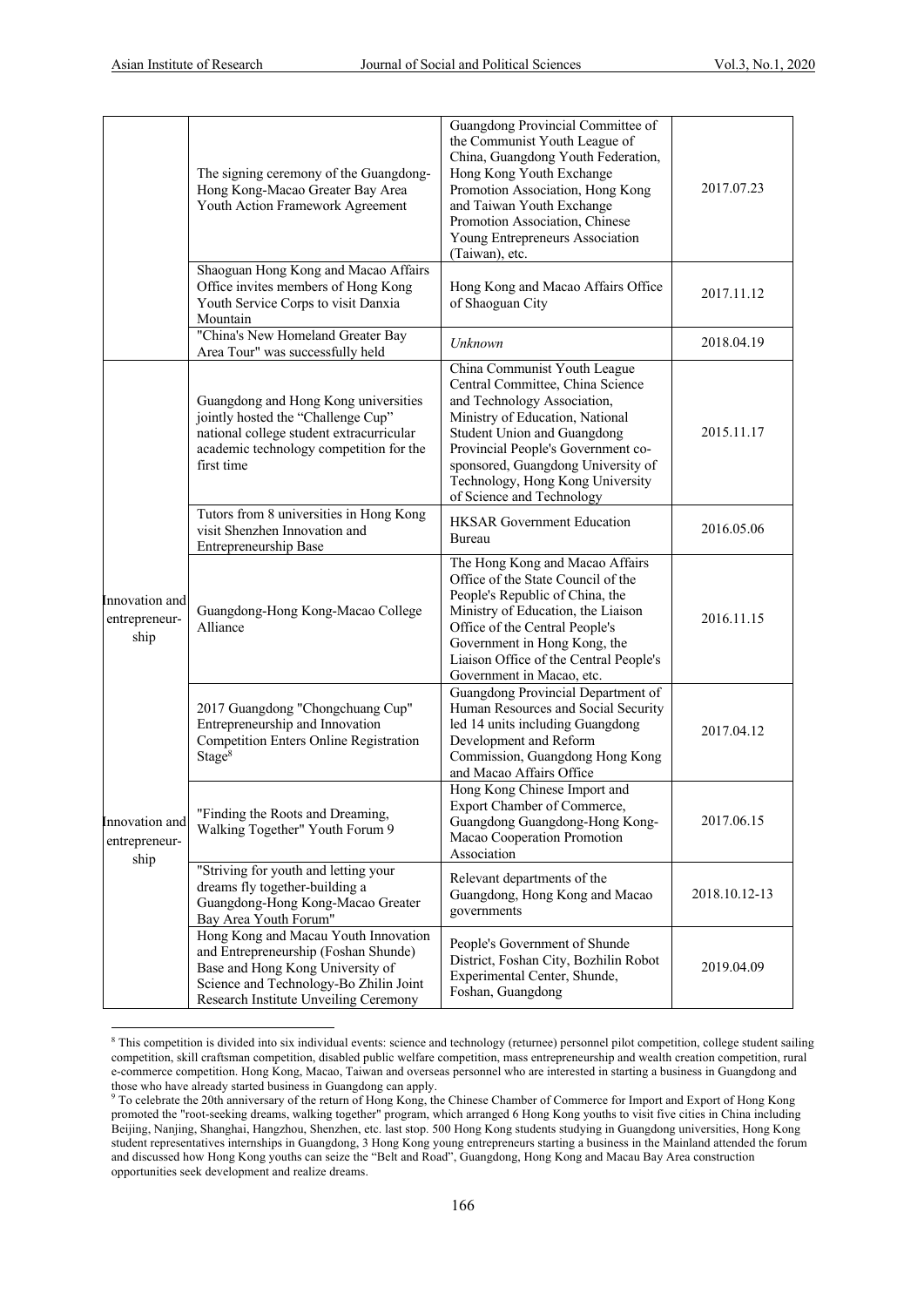|                    | Guangzhou Nansha will provide over<br>1,200 internships for Hong Kong and<br>Macau young students                                                                                          | Guangzhou Nansha's "One Hundred<br>Enterprises and One Thousand<br>People" internship program also<br>jointly launched the "Tomorrow's<br>Strength" training program for Hong<br>Kong prospective college students<br>jointly with the Hong Kong Cultural<br>and Artistic Development Center, the<br>Chinese Education Association of<br>Macau, and the Macau Development<br>Strategy Research Center. | 2019.04.11-13 |
|--------------------|--------------------------------------------------------------------------------------------------------------------------------------------------------------------------------------------|--------------------------------------------------------------------------------------------------------------------------------------------------------------------------------------------------------------------------------------------------------------------------------------------------------------------------------------------------------------------------------------------------------|---------------|
|                    | Guangzhou, Hong Kong and Macao<br>Launch "5A Action" for Youth<br>Professional Development in the Greater<br>Bay Area                                                                      | Guided by the Central Government<br>Liaison Office in Hong Kong, the<br>Central Government Liaison Office in<br>Macao, the All-China Youth<br>Federation, the Communist Party<br>Committee of the Communist Party<br>of China, and the Guangzhou<br>Municipal People's Government,<br>sponsored by a total of 7 social<br>organizations in Guangzhou, Hong<br>Kong and Macau                           | 2019.04.24    |
|                    | Hong Kong Financial Secretary Chen<br>Maobo: Many funding schemes support<br>young people's development                                                                                    | Government of the Hong Kong<br>Special Administrative Region                                                                                                                                                                                                                                                                                                                                           | 2019.05.12    |
|                    | Shenzhen-Hong Kong Start-up Internship<br>· Exchange Program <sup>10</sup>                                                                                                                 | Greater Bay Area International<br>Innovation Institute                                                                                                                                                                                                                                                                                                                                                 | 2019.07.24    |
|                    | Hong Kong and Macau Youth Home<br>headquarters opened in Tianhe District<br>Zero rent settled in Guangzhou "Nathan<br>Road"<br>Hong Kong Young Entrepreneurs<br>Guangdong Economic Mission | Hong Kong and Macao Affairs Office<br>of Guangdong Province, Home<br>Affairs Bureau of the Hong Kong<br>Special Administrative Region<br>Government                                                                                                                                                                                                                                                    | 2019.10.22    |
|                    | Hong Kong Young Entrepreneurs<br>Guangdong Economic Mission                                                                                                                                | Guangdong Youth Federation                                                                                                                                                                                                                                                                                                                                                                             | 2014.2.28-3.2 |
|                    | One to one" in-depth communication                                                                                                                                                         | Guangdong Provincial Committee of<br>the Chinese Communist Youth<br>League, Hong Kong Youth<br>Federation                                                                                                                                                                                                                                                                                              | 2016.09.23 起  |
|                    | Guangdong-Hong Kong Youth Key<br>Cooperation Project                                                                                                                                       | Hong Kong and Macao Affairs Office<br>of Guangdong Province, Education<br>Bureau of the Hong Kong Special<br>Administrative Region Government,<br>and Home Affairs Bureau of the<br>Hong Kong Special Administrative<br>Region Government                                                                                                                                                              | 2016.12.13    |
| General<br>Service | Hong Kong Guangdong Youth<br>Association                                                                                                                                                   | Hong Kong and Macao Affairs Office<br>of Guangdong Province, Guangdong<br>Youth Association of Hong Kong,<br>etc.                                                                                                                                                                                                                                                                                      | 2016.12.13    |
|                    | The Hong Kong Youth Service Corps Old<br>Students' Association visits the Hong<br>Kong and Macau Affairs Office of<br>Guangdong Province                                                   | Related Offices of Guangdong Hong<br>Kong and Macao Affairs Office                                                                                                                                                                                                                                                                                                                                     | 2017.04.13    |
|                    | Director Liao Jingshan met with<br>representatives of Hong Kong Youth<br>Association                                                                                                       | Hong Kong and Macao Affairs Office<br>of Guangdong Province, Mingzhi<br>Youth Service Association of Hong<br>Kong, Asia Pacific Hong Kong<br>Innovation Alliance                                                                                                                                                                                                                                       | 2017.05.18    |

<sup>&</sup>lt;sup>10</sup> The program is organized by the Greater Bay Area International Innovation Institute (co-founded by the Hong Kong Polytechnic University and Shenzhen University), and includes field visits to start-ups, multinational technology companies and creative cultivation bases in Hong Kong and Shenzhen, and investor arrangements for participants And entrepreneurial mentors, guiding entrepreneurial ideas, etc., attracted 76 young people from Hong Kong, mainland China and overseas to help them develop innovative entrepreneurial horizons and promote youth entrepreneurship in the Guangdong-Hong Kong-Macao Greater Bay Area.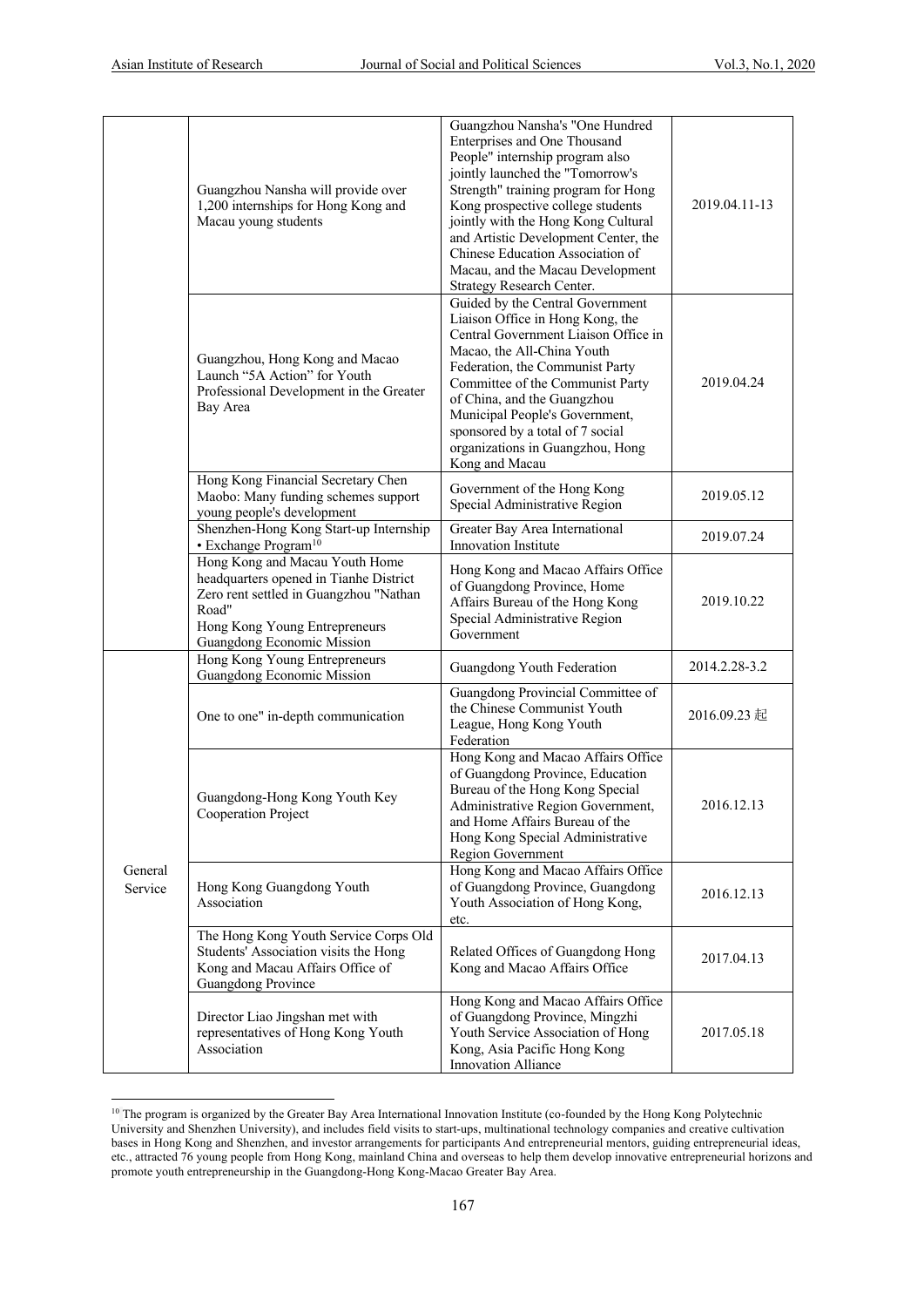| Director Liao Jingshan met with a<br>delegation from the Guangdong Youth<br>Federation of Hong Kong <sup>11</sup>                                                                                       | Hong Kong and Macau Affairs Office<br>of Guangdong Province, Hong Kong<br>and Guangdong Youth Federation                                                                                                                                                                                                                                                                                                                                                                                                                                   | 2017.08.25 |
|---------------------------------------------------------------------------------------------------------------------------------------------------------------------------------------------------------|--------------------------------------------------------------------------------------------------------------------------------------------------------------------------------------------------------------------------------------------------------------------------------------------------------------------------------------------------------------------------------------------------------------------------------------------------------------------------------------------------------------------------------------------|------------|
| Director Liao Jingshan went to Hong<br>Kong to meet with the Director of the<br><b>HKSAR Government's Home Affairs</b><br>Bureau Liu Jianghua and the Director of<br>the Education Bureau Yang Runxiong | Hong Kong and Macao Affairs Office<br>of Guangdong Province, Home<br>Affairs Bureau of the Hong Kong<br>Special Administrative Region<br>Government                                                                                                                                                                                                                                                                                                                                                                                        | 2017.09.14 |
| The 1st Anniversary of the Establishment<br>of the Hong Kong Guangdong Youth<br>Association and the First Guangdong-<br>Hong Kong Youth Forum                                                           | Department of Administration of the<br>Hong Kong Special Administrative<br>Region, Hong Kong China Joint<br>Affairs Office, Guangdong Provincial<br>Committee of the Chinese People's<br>Political Consultative Conference,<br>Hong Kong Special Administrative<br>Bureau, Hong Kong and Macao<br>Affairs Office of the Guangdong<br>Province, United Front Work<br>Department of the Guangdong<br>Provincial Committee of the<br>Communist Party of China,<br>Guangdong Youth Federation, Hong<br>Kong Guangdong Youth General<br>meeting | 2017.12.13 |
| Director Liao Jingshan travels to Hong<br>Kong to discuss work with Director Liu<br>Jianghua                                                                                                            | Hong Kong and Macao Affairs Office<br>of Guangdong Province, Home<br>Affairs Bureau of the Hong Kong<br>Special Administrative Region<br>Government                                                                                                                                                                                                                                                                                                                                                                                        | 2017.12.19 |
| Deputy Director Ye Weiyuan Meets with<br>Delegation from Hong Kong Federation<br>of International Chamber of Commerce                                                                                   | Hong Kong and Macau Affairs Office<br>of Guangdong Province, Hong Kong<br>Federation of International Youth<br>Chamber of Commerce                                                                                                                                                                                                                                                                                                                                                                                                         | 2018.06.26 |

**Source**: "Guangdong, Hong Kong and Macao Youth Exchange" section of the official website of the Hong Kong and Macau Affairs Office of the People's Government of Guangdong Province, http://hmo.gd.gov.cn/ ygaqsnjl/

The statistical data in Table 1 show that the effectiveness of youth exchange work in Guangdong, Hong Kong, and Macao has been relatively obvious in the past decade, and has received support from all parties.

Opening up internship channels needs to provide more convenient conditions for Hong Kong and Macao youths to find employment and start businesses in the Mainland. First, the government guided the study and formulation of employment and entrepreneurship internship programs for young people from Hong Kong and Macau in the Guangdong-Hong Kong-Macao Greater Bay Area to provide effective support for young people from Hong Kong and Macau to conduct employment and entrepreneurship internships in cities in the Guangdong-Hong Kong-Macao Greater Bay Area. The second is that government administrative departments, institutions, etc. provide some suitable positions to allow Hong Kong and Macao youths to gain internships in civil servant positions in the Mainland of China to better understand Mainland China's system reform, economic development, urban construction, environmental protection, people's livelihood services, social management and

<sup>&</sup>lt;sup>11</sup> In recent years, about 2,000 Hong Kong youths have participated in the "Guangdong-Hong Kong Summer Internship Program", which has further deepened their understanding of Guangdong's economic and social development, experienced Guangdong's employment and entrepreneurship environment and workplace culture, and their impression of the Mainland has changed a lot. He hoped that the Guangdong Youth Federation of Hong Kong (referred to as "Yongzong") would actively understand the urgent needs of Hong Kong youths and take the initiative to make use of the channel and resource advantages of Yongsong's 21 cities in Guangdong Province. Opportunities for the development of the urban agglomeration in the Guangdong-Hong Kong-Macao Greater Bay Area. The Chief of the Youth Commission said that the association is cooperating with national policies and the construction and development of the Guangdong-Hong Kong-Macao Greater Bay Area to conduct research on the entrepreneurial development of young people in Hong Kong and the Mainland. It hopes to provide relevant suggestions and help the governments of Guangdong and Hong Kong launch Policies and measures for youth development in Guangdong and Hong Kong. At the same time, the president hopes to deepen the communication between the youth of Guangdong and Hong Kong and use the advantages of the funds of the association to build a development platform for Hong Kong youth in the Greater Bay Area.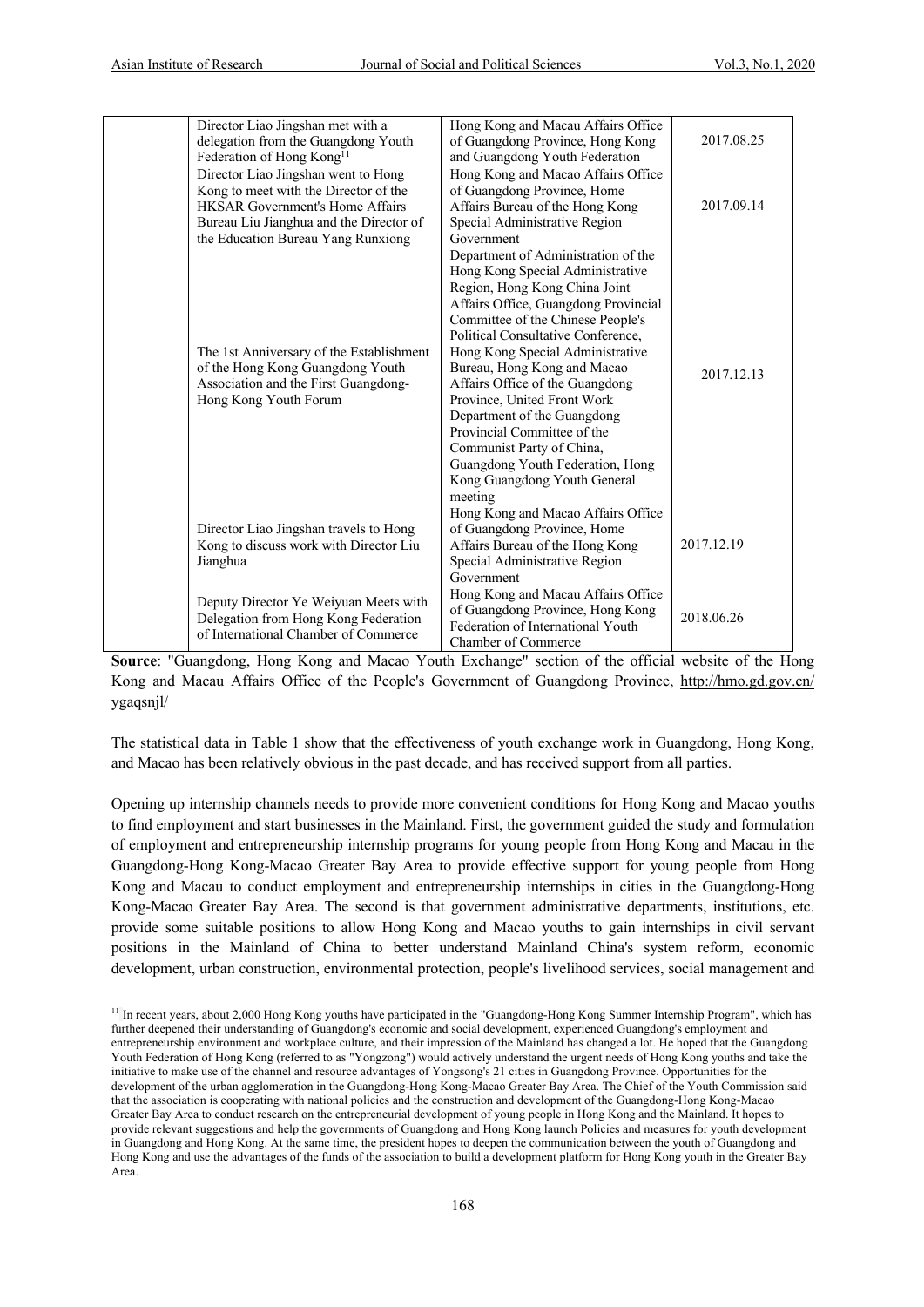other aspects. Specific practices. The third is that large state-owned enterprises provide suitable positions for professional counterparts from Hong Kong and Macao internships to help Hong Kong and Macao youth understand the operating characteristics of public-owned enterprises in Mainland China. The fourth is to encourage and guide the relevant units of the Federation of Industry and Commerce of the cities in the Greater Bay Area to provide suitable positions for employment and entrepreneurship internships for Hong Kong and Macao youths, expand channels for Hong Kong and Macao youths to work in the Mainland, entrepreneurship internships, accumulate work experience in the Mainland, and establish an extensive network of contacts. , And gradually integrate into the social and economic development of the Greater Bay Area.( Huo Qigang,2019) "Young entrepreneurs in Hong Kong all said that after starting their business in Shenzhen, they completely changed their previous views on the Mainland of China. The advantages of the Mainland of China are not only low cost, but also rich information that closely follows the demands of the international market. Young partners with experience in innovation and entrepreneurship, continuous improvement of policy and support services provided by the government and the park, and broad market space. "(Department of Social Affairs, Guangdong Hong Kong and Macao Affairs Office of Guangdong Province,2016)

The construction of the Guangdong-Hong Kong-Macao Greater Bay Area is a new attempt to promote the formation of a new pattern of comprehensive opening-up in the new era and a new practice to promote the development of the "one country, two systems" cause. Enhancing the enthusiasm of Hong Kong and Macao youth is the key point to promote the construction of the Guangdong-Hong Kong-Macao Greater Bay Area. The problem is that "Suigang, Hong Kong and Macao youth have formed a development view that has both commonality and characteristics under different economic, social, and cultural development environments. Seventy percent of the young people in the three places hold the same view on environmental protection. Pursue economic growth and sacrifice the environment. In terms of the focus and attention of socio-economic development, the differences between the youth development concepts in Guangzhou, Hong Kong and Macau are obvious. The youth development concept in Guangzhou is more homogeneous, which values social stability and economic development. Insufficient awareness of participation; Hong Kong's youth development concept is more complex, and it values freedom of speech and participation in decision-making, but it lacks national identity and attention; Macau's youth development concept has the most diversified characteristics. It values both economic development and other social policies and political rights. "(Deng Zhiping & Zhao Daojing,2017)

Promoting the integration of Hong Kong and Macao youths into the construction of the Guangdong-Hong Kong-Macao Greater Bay Area is of great significance to politically strive for a new force that is beneficial to us and to promote politics through the economy. It is necessary to build more platforms and more ladders for the development of Hong Kong and Macao youths, help them solve practical difficulties and problems encountered in academics, employment, entrepreneurship, etc., and create a social environment that is conducive to the realization of young people's dreams in life. Comparatively speaking, Macau has a patriotic historical tradition, and Macao young people have more patriotic genes. However, under the current confluence of "Hong Kong independence" and "Taiwan independence", it is necessary to be highly vigilant of the negative impact of "Hong Kong independence" and "Taiwan independence" on the youth of Macao. In conjunction with the construction of the Guangdong-Hong Kong-Macao Greater Bay Area, it is necessary to provide Macao youths with political and economic development opportunities, and cultivate and strengthen Macao youths' cultural identity to the motherland.

The important starting point for the youth exchange between Guangdong, Hong Kong and Macao is project cooperation, and the important object of promoting and supporting the cooperation mechanism is the backbone of young entrepreneurs. While providing services, the government must give full play to the role of the market in allocating resources and clarify the power and responsibility relationship for employment of young people from Guangdong, Hong Kong and Macau in the Greater Bay Area. Neither can the "green light" blindly cause dissatisfaction among the young people in the Mainland, nor can they "lazy" and "do nothing", and miss the opportunity to attract Hong Kong and Macao young people to develop in the Chinese mainland.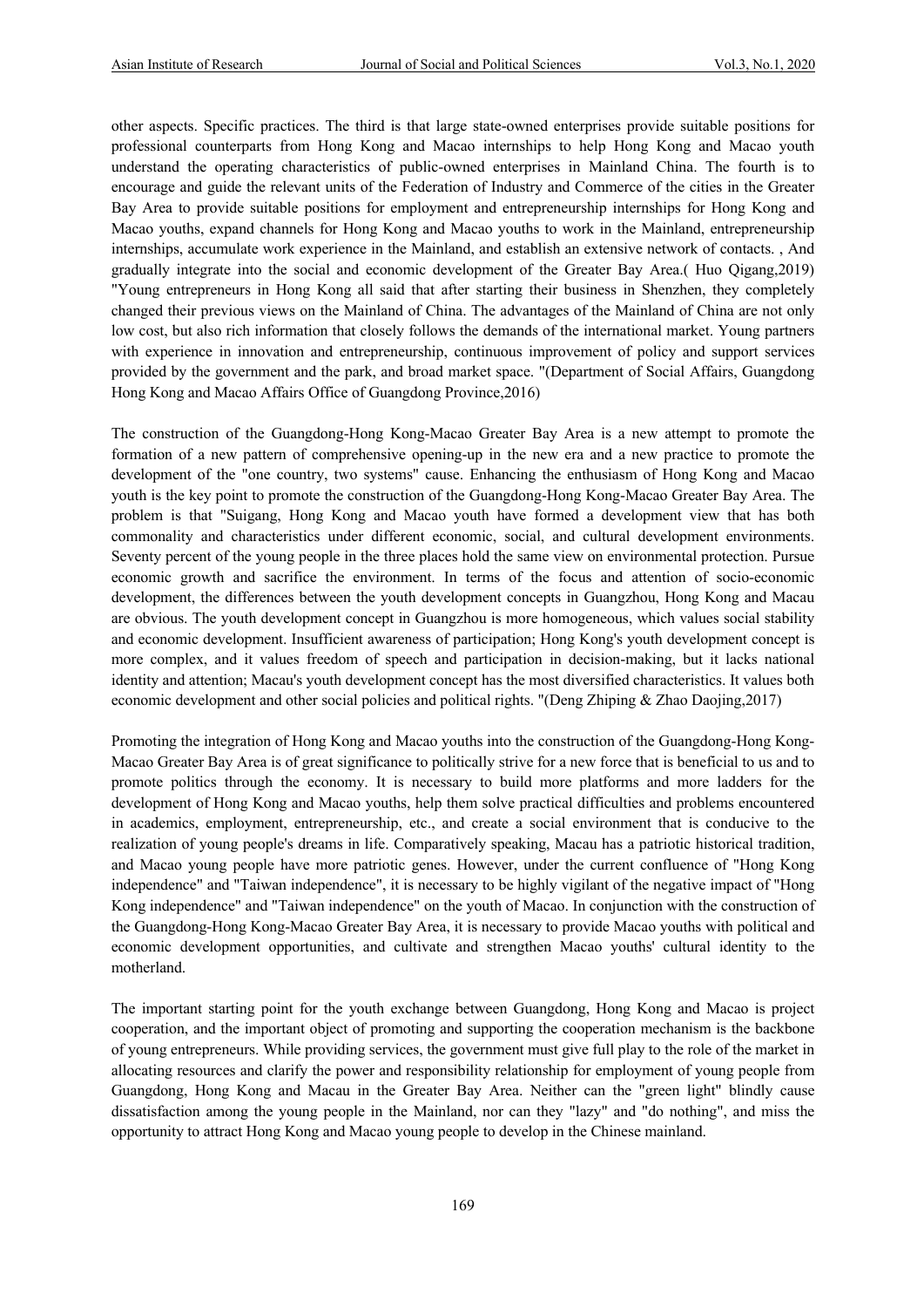Attach great importance to cultivating the backbone of Hong Kong and Macao youth who have both morals and talents in the process of integration into the construction of the Guangdong-Hong Kong-Macao Greater Bay Area. In the course of working with Hong Kong's youth, "Everyone who benefits is good, but the best is scattered." Only those highly motivated young people who are highly recognized by the country can better serve Hong Kong and Macau tomorrow. Effectively break the bottleneck of Hong Kong and Macao youth's employment and entrepreneurship in the Mainland. The main problem in Hong Kong is economic, not political. With the economic problems resolved, the lives of Hong Kong people improved, and the political problems were solved. The crux of the current problem in Hong Kong is the lack of land, which leads to high property prices and expensive rents.

It is worth noting that when we consider the prospects of Hong Kong and Macau youths integrating into the Guangdong-Hong Kong-Macao Greater Bay Area from a strategic perspective, we must pay more attention to attracting young people at the grass-roots level, paying attention to the issues and difficulties encountered by young people at the grass-roots level. Establish a platform for youth employment and entrepreneurship, so that young people in Hong Kong and Macao have a sense of belonging and belonging, and facilitate their living and working in the Greater Bay Area, and then attract them to identify with the country, gain development space and development momentum from the development of the country, and jointly compose a great rejuvenation Times chapter.(Sun Cuiping,2019)

In order to further solve the institutional and institutional problems encountered by young entrepreneurs in Hong Kong and Macao, the advantages of the "one country, two systems" system need to be brought into play, the continuity and applicability of the Hong Kong and Macao youth entrepreneurial mechanism guaranteed, the combination of government guidance and the fundamental role of the market, and the establishment of support Coordination mechanisms and institutions for youth entrepreneurship in Hong Kong and Macao, strengthening the construction of publicity and dissemination mechanisms for youth entrepreneurship policies in Hong Kong and Macao, and implementing solutions to the issue of entrepreneurship treatment for youth in Hong Kong and Macao.(Fang Muhuan,2019)

To make up for the shortcomings of innovative talents in the Guangdong-Hong Kong-Macao Greater Bay Area, it is necessary to transform the institutional differences in the Greater Bay Area into institutional advantages, adhere to the foundation of "one country", make good use of the benefits of "two systems", and face international competition and cooperation, and future strategies Layout, actively planning the current and future development of the field of talents and education, and making breakthroughs in increasing talent introduction, creating a "soft environment" for talent introduction, deepening the integration of production and education, and giving education more autonomy.(Yan Yugui,2019)

As a high-frequency term in the Outline of the Development Plan for the Guangdong-Hong Kong-Macao Greater Bay Area, the word "talent" appears 39 times, far exceeding the "funds" element that only appeared 8 times. Forming an efficient and convenient flow of production factors in the Guangdong-Hong Kong-Macao Greater Bay Area is an important challenge for the development of the Guangdong-Hong Kong-Macao Greater Bay Area. The core lies in promoting the efficient flow and concentration of talent factors. As a highly competitive city of talents in the " $9 + 2$ " cities of the Guangdong-Hong Kong-Macao Greater Bay Area, Shenzhen should continue to promote three organic combinations: organic integration of talent concept change and institutional innovation; market integration and government guidance; The organic combination of ecological cultivation can continue to be a "pioneer" in the context of the construction of the Guangdong-Hong Kong-Macao Greater Bay Area.(Liu Jiancui & Chen Rui,2019)

In August 2018, relevant departments of the Chinese Central Government announced a number of measures to facilitate the development of Hong Kong and Macao compatriots in the Mainland, which ranged from buying train tickets to employment and social insurance. They responded to Hong Kong citizens living, studying and employment in the Mainland And other concerns. On December 18, 2018, the Hong Kong and Macao Affairs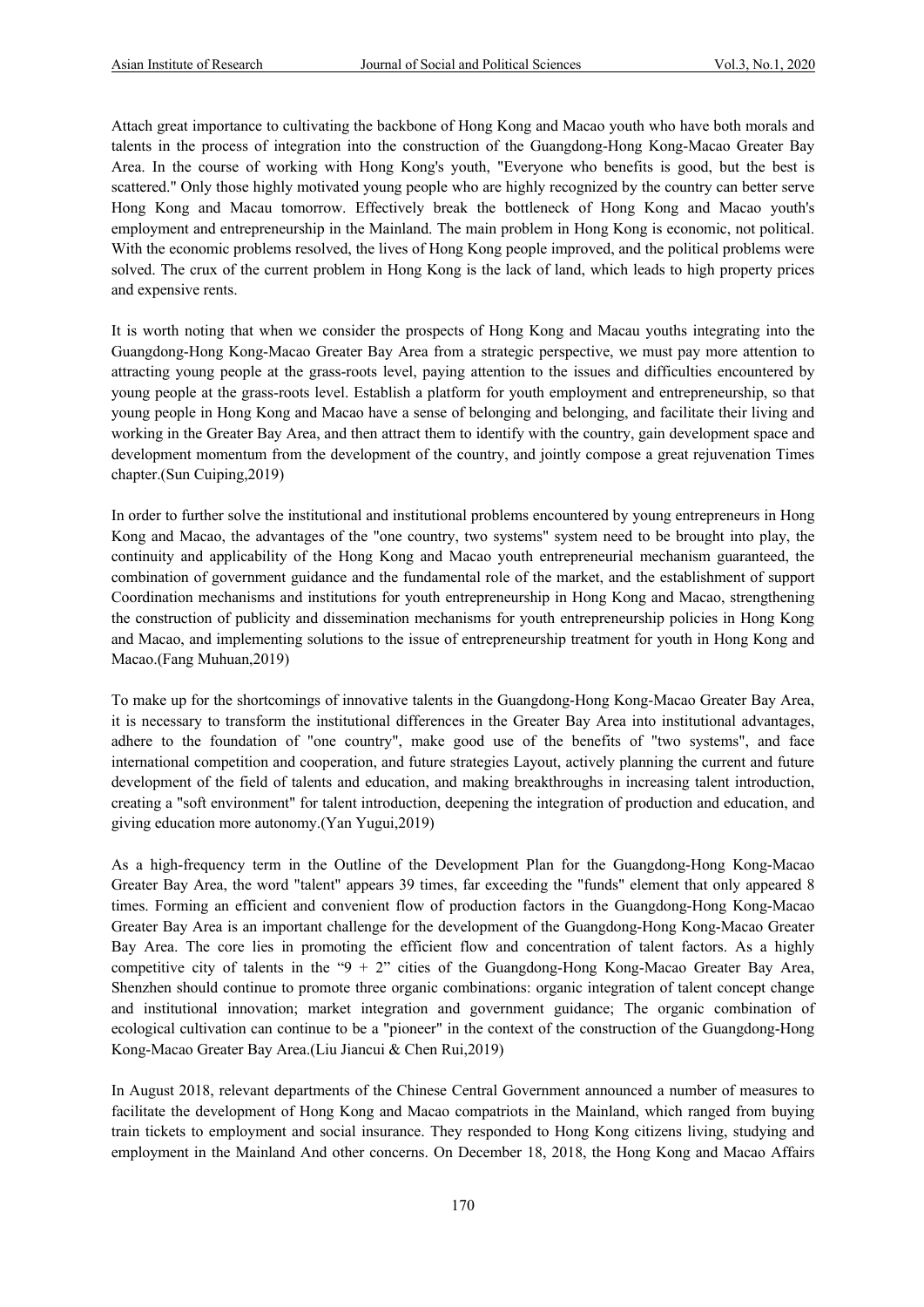Office of the State Council of China announced policies and measures to facilitate the study, employment and living of Hong Kong and Macao compatriots in the Mainland of China, including housing provident fund treatment, Hong Kong and Macao student scholarships, and Hong Kong and Macao researchers working in the Mainland of China can apply to the state agency. Section Fund and other aspects.(Anonymous,2019a)

In July 2019, the "Implementation Opinions on the Implementation of the" Outline of the Development Plan for the Guangdong-Hong Kong-Macao Greater Bay Area "" (hereinafter referred to as "Implementation Opinions") issued by the Guangdong Provincial Government proposed that the construction of social security systems should be improved to promote the People's livelihoods such as medical care, pensions, and housing enjoy the same treatment as residents in the Mainland of China. Taking pensions as an example, we support Hong Kong and Macao investors to set up social service agencies such as old-age pensions, sole investment, joint ventures or cooperation in the Pearl River Delta in accordance with regulations. Hong Kong and Macao investors set up pension institutions in Guangdong to enjoy the same treatment as private pension institutions in the Mainland. The software and hardware facilities are constantly being improved, and retirement in the Mainland has become a new choice for many Hong Kong and Macao residents. In the field of education, the activities of sister schools in Guangdong and Hong Kong primary and secondary schools have continued to advance, with a total of 721 pairs concluded at the end of 2018. At the same time, we support Hong Kong primary and secondary school teachers and preschool teachers to obtain teacher qualification certificates and teach in Guangdong, and continue to send outstanding teachers to Hong Kong for teaching Instructor; The policy of "welcome enrollment, treat all persons equally, and enter the nearest school" is implemented for children of Hong Kong and Macao residents attending schools in the Bay Area compulsory education stage. (Anonymous,2019b)

Promote high-quality development with the Guangdong-Hong Kong Industry-University-Research Alliance. Drawing on the successful experience of the Shenzhen Research Institute of the City University of Hong Kong, the 13 universities in Hong Kong and the Hong Kong Vocational Training Council, the Productivity Promotion Bureau and other institutions jointly discussed the establishment of the "Guangdong-Hong Kong Industry-University-Research Innovation Alliance" to form the "Incubator-Accelerator-Industrial Park" Level incubation system. Learn from the practice of the Guangdong-Hong Kong Robotics Research Institute, innovate the "campus + industrial park", "campus + enterprise" cooperation model, bring into play the driving effect of attracting talents and attracting talents from Hong Kong-funded enterprises, and actively guide Hong Kong young people with innovation and entrepreneurship needs to participate in the innovation drive In the strategic construction, through the establishment of graduate schools, science and technology information laboratories, and the support of knowledge talents, Hong Kong universities are responsible for day-to-day management, project research and guidance, and fostering high quality of practical ability, innovation ability and international competitiveness. Compound talents, engaged in applied research, industrial incubation, etc., to get through the "last mile" from theoretical research to applied practice. The governments of Guangdong and Hong Kong, Guangdong and Hong Kong enterprises, universities, and research institutes have jointly invested resources to create a research platform to promote the transformation and upgrading of Hong Kong enterprises in the Pearl River Delta and rely on innovation to drive the road to high-quality development. The success of Shenzhen DJI Innovation Technology Co., Ltd. lies in fully integrating the advantageous resources of Guangdong and Hong Kong. With the "Hong Kong Education + Shenzhen Innovation + Dongguan Smart Manufacturing" innovation model, it has reached the peak of the drone field. Relying on the Guangdong-Hong Kong Industry-University-Research Alliance as a platform link and based on the accumulated production strength of Hong Kong-funded enterprises, the rapid transformation of the concept of high-tech elements from laboratories to market products in Guangdong and Hong Kong has been promoted to promote the seamless connection of achievements with the social market. Promote the transformation and upgrading of the Guangdong-Hong Kong industry from quantitative change to qualitative change, and reshape the new driving force for the development of Hong Kongfunded enterprises.(Kong Jianzhong,2018)

Strive to be led by the Ministry of Science and Technology, build a consultative management mechanism between the governments of Guangdong, Hong Kong and Macao, science and technology departments and other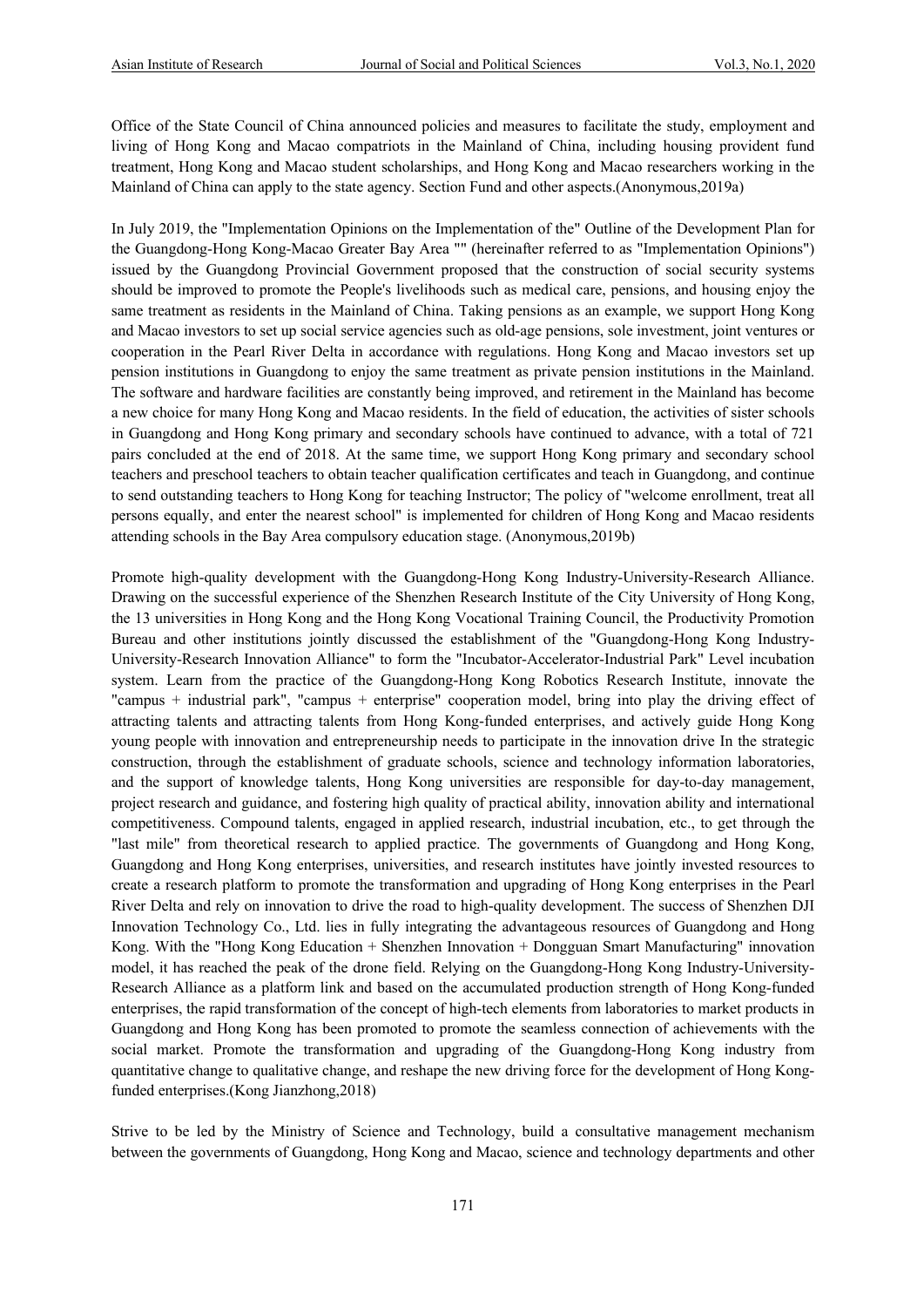relevant functional departments, explore the establishment of a Guangdong-Hong Kong-Macao Greater Bay Area Science and Technology Co-development Leading Group, and establish Guangdong-Hong Kong-Macao Greater Bay Area Technology Innovation Joint meeting, comprehensively coordinating the science and technology development strategy and planning of the Greater Bay Area, supporting policies, and solving some key issues encountered in the process of cooperation; studying and formulating management measures for the Guangdong-Hong Kong-Macao Greater Bay Area science and technology innovation cooperation project management and the open sharing of science and technology resources Management measures, etc. At the same time, a cooperation network for intellectual property protection in the Greater Bay Area will be established, a pilot program for mutual recognition of intellectual property rights in the Greater Bay Area, and a public service platform for intellectual property information in the Greater Bay Area will be established. Promote the efficient and free flow of talents. Establish a high-level research university such as the University of Science and Technology of the Greater Bay Area from a high starting point to strengthen exchanges and cooperation among young people in the Greater Bay Area; explore the "dual-appointment professor" mechanism to attract first-class scholars from Hong Kong and Macau to be recruited to universities in the Mainland for long-term simultaneous employment; The scope of practice has been extended to the entire Greater Bay Area, increasing areas of mutual recognition of professional qualifications. Aiming at the residence permit holders of Hong Kong and Macao residents enjoying public services such as education, medical treatment, sports, law, and social insurance in the Mainland, the relevant regulations or operating rules shall be issued as soon as possible to meet the working and living needs of Hong Kong and Macao residents in the Mainland. Build Guangdong, Hong Kong, and Macau youth innovation and entrepreneurship platforms in cities such as Foshan, Dongguan, Zhongshan, explore the establishment of the Greater Bay Area Youth Innovation and Entrepreneurship Base Alliance with Hong Kong and Macau, regularly organize a series of youth week activities in the Guangdong, Hong Kong, and Macau Greater Bay Area, and establish a one-stop promotion and service platform. Support Hong Kong and Macao young talents and college graduates to carry out innovation and entrepreneurship in the Bay Area. Explore the formation of a think tank for science and technology development in the Greater Bay Area, focusing on the theoretical and applied decision-making research on global technological innovation governance, and create a social innovation governance pattern of pluralism, co-governance, and common prosperity.(Li Zhijian & Ye Maogui,2019)

Generally speaking, the Guangdong-Hong Kong-Macao Greater Bay Area provides rare development opportunities for young talents in Hong Kong, Macau and Guangdong. However, the true innovation practice of youth in Guangdong, Hong Kong and Macao also requires the country and Guangdong, Hong Kong and Macau to provide good entrepreneurship Social ecological environment.

#### **VI. Conclusion**

The united front work in the construction of the Guangdong-Hong Kong-Macao Greater Bay Area involves many aspects, and many issues are worth in-depth discussion and analysis. However, attention should be paid to the issues of political construction and direction in the economic construction of the Greater Bay Area. From the perspective of symbiosis, the question of how the main bodies of the construction of the Greater Bay Area under different administrative management systems "same frequency" and "resonance" should be A response to the "market theory" of the Guangdong-Hong Kong-Macao Greater Bay Area proposed by Professor Zheng Yongnian of the National University of Singapore.

The "same frequency" in the innovation-driven development of the Guangdong-Hong Kong-Macao Greater Bay Area may come from the scientific and technological fields or intellectuals in areas such as technology, education and medicine where young people are more concentrated. To this end, it is necessary to focus on investigating the attitudes, opinions, and action practices of young people in Guangdong, Hong Kong, and Macao, especially those in colleges and universities, and responding to the demands of young people, in order to better help the effective realization of national strategic goals.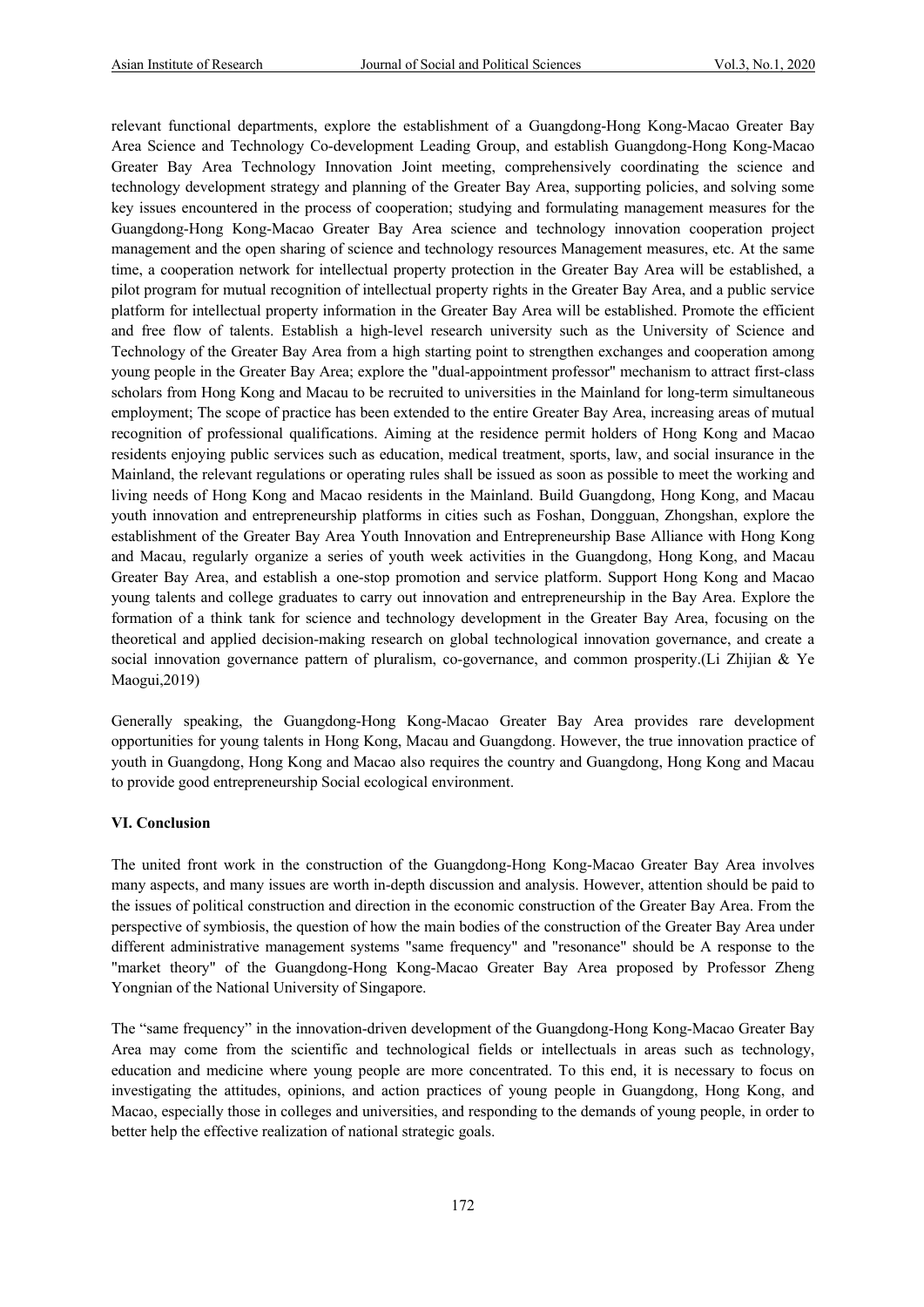When discussing the issue of the Guangdong-Hong Kong-Macao Greater Bay Area, "one country, two systems" is a topic that cannot be bypassed. The Guangdong-Hong Kong-Macao Greater Bay Area is another national strategy that has persisted and improved the "one country, two systems" over the past two decades since the sovereignty of Macau and Hong Kong returned to China. It is of great significance to promote the great rejuvenation of the Chinese Nation. However, many residents in Hong Kong and Macau lack a correct understanding of "one country, two systems". In fact, "one country, two systems" is an organic whole, "one country" is the premise of "two systems", and "two systems" are "two systems" based on "one country", which cannot be discussed "Two systems" without "one country". The implementation of "one country", "Two systems" is a pioneering initiative to resolve the issue of sovereignty. However, the governance of state sovereignty is different from the governance of SAR affairs. From the perspective of social ecology and governance, "one country" should be the governance of national sovereignty, and "Two systems" are the governance of the SAR society. In addition, the social and cultural environments of Hong Kong and Macau are different. Protestantism in Hong Kong is more prevalent, and values of universality are valued. Catholicism in Macau is relatively conservative. From the perspective of the legal system, Hong Kong is a marine law system, and Macau is a civil law system. The influence of the department on social ecology is different. The law system of Macau and the law system of the mainland of China are both civil law systems. Therefore, the social ecology of Macau is closer to that of mainland China than Hong Kong.

#### **References**

- Anonymous.2017. Ma Xingrui: Guangdong-Hong Kong cooperation injected strong impetus into the economic development and improvement of people's livelihood of the two places. *People's Network (Hong Kong and Macao)*, 2017-05-20.
- 2018. Make the Bay Area the home of Hong Kong people.*Hong Kong Commercial Daily*, 2018-01-05.
- 2019a.Taiwan, Hong Kong and Macao personnel do not need to apply for an employment permit to work in the Mainland. *People's Network*, 2019-04-29 17:24:46.
- 2019b. Serving Hong Kong and Macau Youth Innovation and Entrepreneurship Sharing Development Benefiting People's Livelihood. *Nanfang Daily Online*, 2019-08-05 10:15:35.
- Chen Jianshuo.2018.New Opportunities for Young People Brought by the New Development of the Guangdong-Hong Kong-Macao Greater Bay Area. *New horizons*, (6): 87-90.
- Chen Jie, Liu Zuojing, Su Rong.2019. Research on Talent Cooperative Development Mechanism of Guangdong-Hong Kong-Macao Greater Bay Area: Based on the Experience Promotion of Guangdong-Hong Kong-Macao Talent Cooperative Demonstration Zone. *Science and Technology Management Research*, (4): 114- 120.
- Chen Xinxin.2019.Guangdong-Hong Kong-Macao Greater Bay Area and New Exploration of "One Country, Two Systems".*People's Forum*, 4 (Early): 28-30.
- Deng Zhiping, Zhao Daojing. 2017.A Study on the Basic Characteristics and Differences of Contemporary Guangzhou, Hong Kong and Macau Youth Development Views. *Youth Exploration*, (2): 98-104.
- Department of Social Affairs, Guangdong Hong Kong and Macao Affairs Office of Guangdong Province.2016. Mentors from 8 universities in Hong Kong inspect Shenzhen Innovation and Entrepreneurship Base. *Website of the Hong Kong and Macao Affairs Office of the People's Government of Guangdong Province*. http://hmo.gd.gov.cn/zdxm/content/post\_42783.html, 2016-05- 06.
- Fang Muhuan. 2019.Policy Mechanism and Optimization Path of Youth Entrepreneurship in Hong Kong and Macau in the Guangdong-Hong Kong-Macao Greater Bay Area [J]. *Youth Growth and Development Research*, (5): 84-91.
- Gan Lin, Chen Yingbiao, Wu Zhifeng, etc.2018. Changes in Ecological Sensitivity of Guangdong-Hong Kong-Macao Greater Bay Area in the Past 20 Years. *Journal of Ecology*, (8): 2453-2462.
- Hong Yu.2019.The Guangdong-Hong Kong-Macau Greater Bay Area in the Making: development plan and challenges. *Cambridge Review of International Affairs*, https://doi.org/10.1080/09557571. 2019.1679719.
- Huo Qigang. 2019.Promoting the integration and development of youth in the Guangdong, Hong Kong and Macau Greater Bay Area.Chinese People's Political Consultative Conference, (5): 80-81.
- Huang Yalan. 2019.Difficulties and breakthroughs in the cooperation between Guangdong, Hong Kong, Macao and the Greater Bay Area Governments. *Journal of the Party School of Xiamen Special Economic Zone*, (5): 55-60.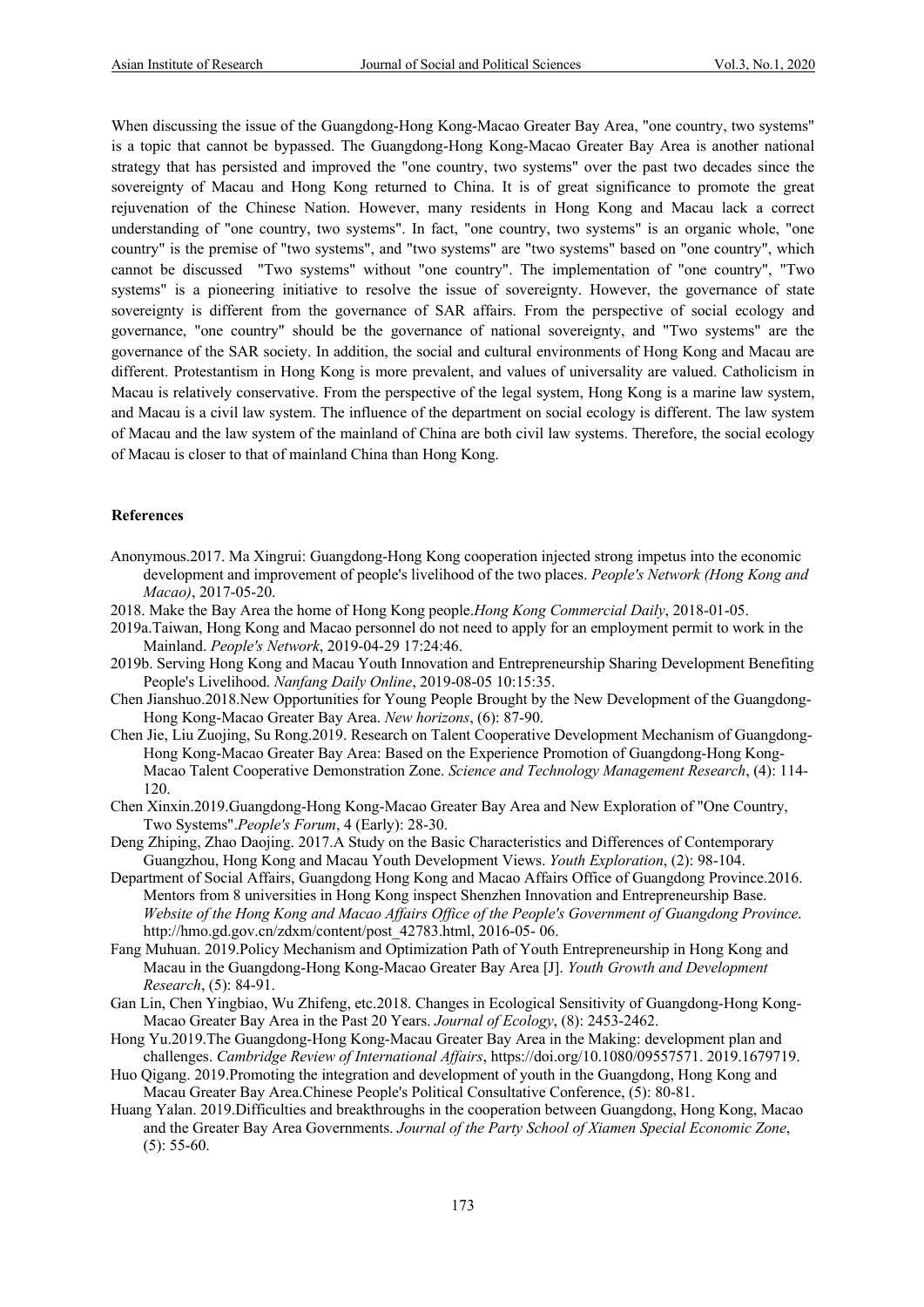Jianfa Shen, Xiaolong Luo. 2013. From Fortress Hong Kong to Hong Kong–Shenzhen Metropolis: the emergence of government-led strategy for regional integration in Hong Kong. *Journal of Contemporary China*, https://doi.org/10.1080/10670564.2013.795310.

- Kang Mengyue, Hou Yanquan, Li Yang.2019.New ideas for optimizing the industrial layout of the Guangdong-Hong Kong-Macao Greater Bay Area. *China Computer News*, 2019-08-12 (015).
- Kong Jianzhong. 2018.Research on the Industrial Integration Development of Xiayue, Guangdong and Hong Kong in the Guangdong-Hong Kong-Macao Greater Bay Area. *Contemporary Economy*, (14): 4-7.
- Li Jianping. 2017.The Evolution and Prospect of the Collaborative Governance Mechanism in the Guangdong-Hong Kong-Macao Greater Bay Area. *Planner,* 33 (11): 55-59.
- Li Zhijian, Ye Maogui.2019.Problems and countermeasures of promoting collaborative innovation development in the Guangdong-Hong Kong-Macao Greater Bay Area. *Science and Technology China*, (10): 30-34.
- Liang Liwen.2019. Research on the Paradigm of Economic and Social Community in Guangdong-Hong Kong-Macao Greater Bay Area from the Perspective of Social Integration. *Famous Chinese Cities*, (2): 12-16.
- Lin Changhua.2018. Evaluation of the Coordinated Development Level of Hong Kong and Macao under the Background of the "Great Bay Area" Strategy and Its Enlightenment. *Asia-Pacific Economy*, (2): 143-148.
- Lin Zhiying.2018.Opportunities, Challenges and Countermeasures for Hong Kong Youths to Go to Guangdong, Hong Kong and Macau Greater Bay Area. *Hong Kong and Macau Research*, (1): 55-62.
- Liu Jiancui, Chen Rui.2019.Promoting the construction of a talented highland in the Guangdong, Hong Kong and Macau Greater Bay Area. *Shenzhen Special Economic Zone News*, 2019-04-02 (B06).
- Liu Wei, Huang Qi, Wang Jingwen, etc. 2018. Opportunities and Challenges Facing Hong Kong Youths in the Background of the Guangdong-Hong Kong-Macao Greater Bay Area. *Research on Social Construction (Seventh Series)*, Edited by Wang Ming and Chen Jianqiu, pp.161-170.
- Liu Xiaobin, Zhong Jian.2018. A Review of the Financial Capital Output Efficiency of China's Three Bay Areas in the Late Industrialization Period. *China Soft Science*, (7): 80-104.
- Liu Zuojing, Chen Jie.2019. Research on the Development Strategy of Guangdong-Hong Kong-Macao Talent Cooperative Demonstration Zone in the New Period. *Science and Technology Management Research*, (8): 122-127.
- Lu Wenwen, Zou Pingxue.2019. An Analysis of the Status Quo, Difficulties and Trends of Youth Entrepreneurship in the Cities of Guangdong, Hong Kong and Macau Greater Bay Area. *Youth Development Forum*, (1): 22-34.
- Ma Zhongxin, Shen Yong. 2018. Institutions for Developing Bay Area Economy-Cultural Supply. *Social Science Research*, (4): 11-18.
- Mao Yanhua, Rong Jianxin.2018. Strategic positioning and coordinated development of the Guangdong-Hong Kong-Macao Greater Bay Area. *Journal of South China Normal University (Social Science Edition)*, (4): 104-109.
- Ou Xiaojun.2018. A Study on the Development of High-level University Clusters in the World-Class Greater Bay Area: Taking the Three Bay Areas of New York, San Francisco and Tokyo as Examples. *Journal of Sichuan University of Science and Technology (Social Science Edition)*, (3): 83-100.
- Peng Chunhua.2019. Relying on the construction of the Guangdong-Hong Kong-Macao Greater Bay Area to promote the integration of Hong Kong youth into national development. *Journal of Guangdong Institute of Public Administration*, (2): 41-50.
- Research Group of Guangdong-Hong Kong-Macao Greater Bay Area Research Institute of Guangdong University of Foreign Studies. 2019.Coordinated Development of Guangdong-Hong Kong-Macao Greater Bay Area in the New Era: A Theoretical Analysis Framework. *Exploration in International Economics and Trade*, 35 (9): 105-118.
- Sun Cuiping.2019.Give full play to the active role of Hong Kong and Macau youths in the construction of the Guangdong-Hong Kong-Macao Greater Bay Area. *Tuanjie Bao*, 2019-04-25 (007).
- Tan Kai.2019. Analysis of the Opportunities for Youth Entrepreneurship in the Development of the Guangdong-Hong Kong-Macao Greater Bay Area. *Knowledge Economy*, (22): 15-16.
- Wang Yinghui.2018.Hong Kong encourages young people to integrate into the Guangdong-Hong Kong-Macao Greater Bay Area. *Economic Reference*, 2018-05-08 (003).
- Wang Yu.2018. The theory of comprehensive governance power: the cornerstone of the rule of law in the Guangdong-Hong Kong-Macao Greater Bay Area. *People's Forum (Academic Frontiers)*, (21): 44-53.
- Xie Baojian, Hu Jieyi.2019. Research on the Development of Hong Kong and Macau Youths in the Guangdong, Hong Kong and Macau Greater Bay Area. *Youth Exploration*, (1): 5-14.
- Yan Yugui. 2019.Thinking of Guangdong-Hong Kong-Macao Greater Bay Area to build a world-class highlevel creative talents height. *Macroeconomic Management*, (9): 59-65.
- Yang Dongliang, Li Chunfeng.2019. Research on the Innovation Pattern of Tokyo Greater Bay Area and Japanese Innovation Policy. *Modern Japanese Economy*, (6): 80-92.